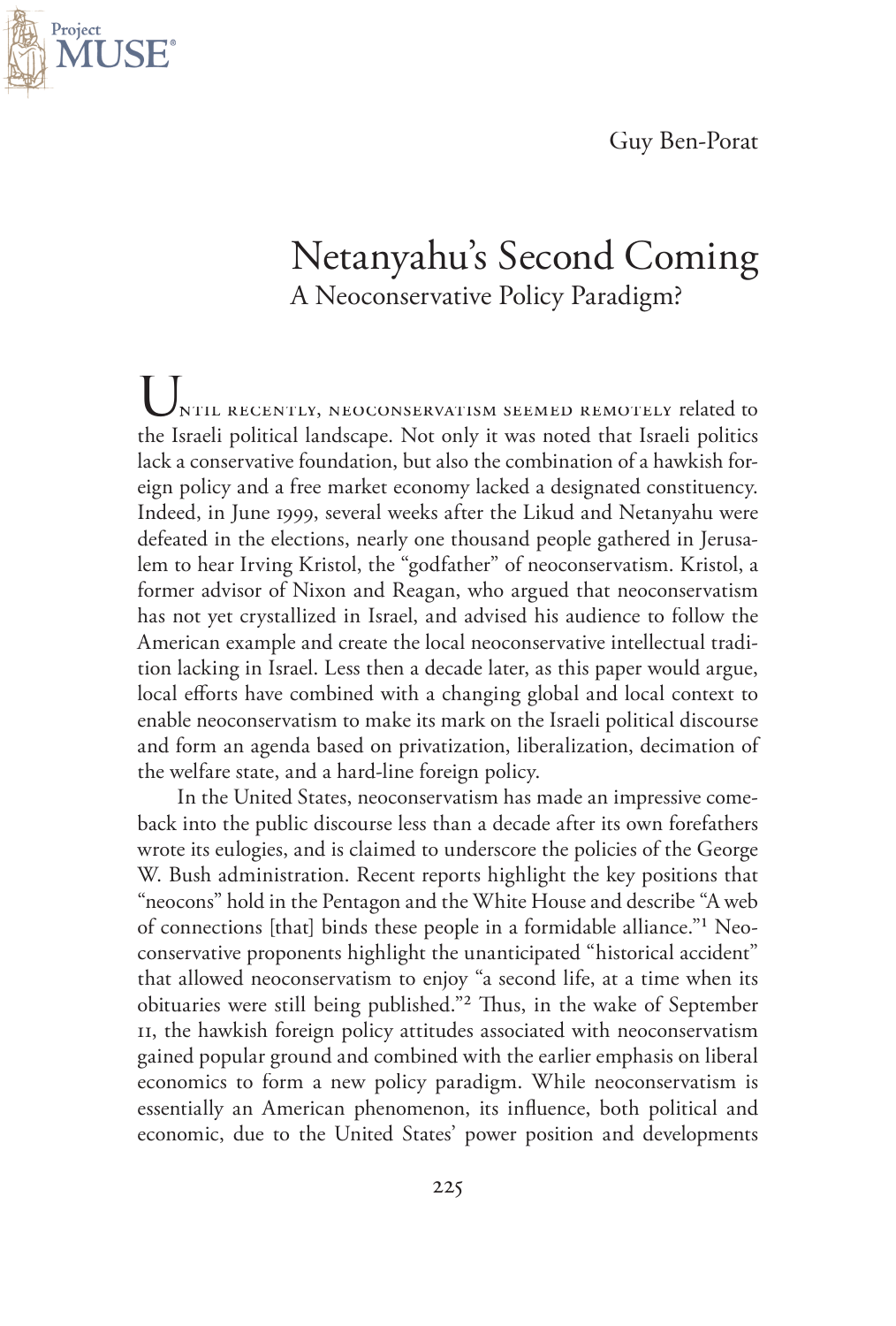associated with globalization, stretches beyond its original boundaries and is part and parcel of the political debate in other Western democracies. Canadians, for example, debate the impact of neoconservatism and the character of Canadian neoconservatism, despite its lack of a coherent political-ideological structure.³

The purpose of this work is to trace the influence of neoconservatism on policymaking in Israel, to identify its sources of power and speculate whether a new policy paradigm based on its tenets has gained significant ground. To do so, it explores the relations between ideas, politics, and policy. Thus, on the one hand, it describes the new ideological and discursive terrain of the right, and, on the other hand, its political practices and policy orientations. A combination of a changing global context and local sources of support, it would argue, enabled neoconservatism to enter the Israeli political discourse through different channels, most of them related to the former Prime Minister and current Minister of Finance, Benjamin Netanyahu. Specifically, the rise of neoconservatism in Israel is related to the collapse of the peace process in 2000 and the de-linking of two issues previously related: peace making and liberalization. Consequently, a neoconservative agenda based on liberal economics could gain support from many previously associated with the "left" who were indifferent (or at times supportive) of its hawkish elements. The recent resumption of negotiation with the Palestinians, however, may break apart this consensus and force the neoconservative right to reassess its position. The first part of this work will discuss the role of ideas in politics. The second part will attempt to clarify the neoconservative agenda. The third part will describe the sources of neo-conservatism in Israel and their impact on Israeli politics.

#### IDEAS, POLITICS, AND POLICY PARADIGMS

The study of ideas in political science, international relations, and international political economy has gained momentum in recent years. Ideas supposedly fill the void between individual choices and institutions, and as such can help to explain the continuity of policy but also social change. Studies of ideational variables engage with questions such as how ideas gain political prominence. How do ideas become embedded in organizations, discourses, and identities? And, how do ideas influence political behavior? <sup>4</sup> Research identifies three different approaches that explain the ability of ideas to influence policy.<sup>5</sup> The first holds that decision-makers adopt new ideas when existing public policies fail to meet their goals. A second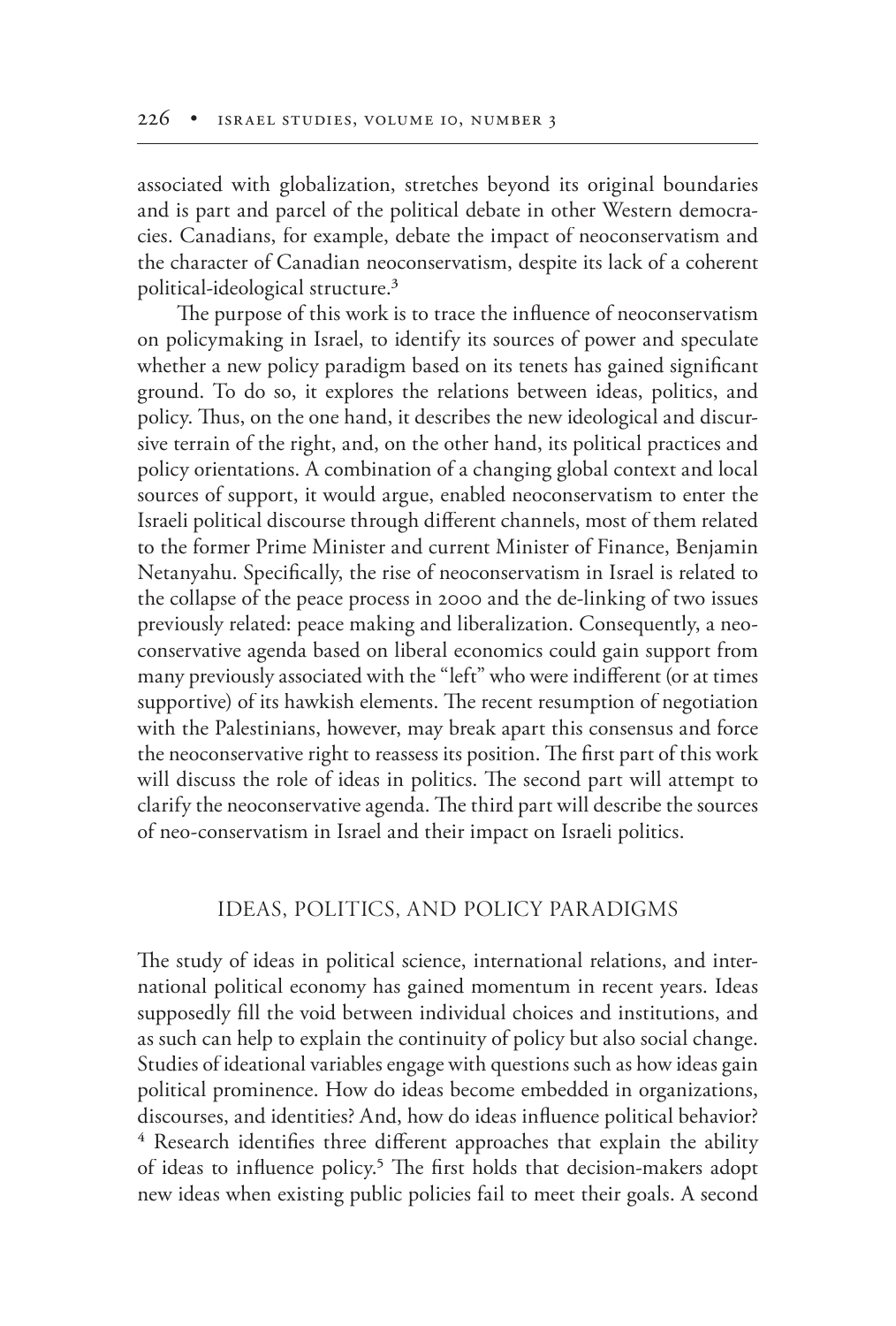approach focuses on institutional arrangements and the way in which bureaucracies facilitate the adoption and implementation of new ideas. The third approach, relevant to this work, examines the political factors that turn ideas into policy. Thus: "to become policy, ideas must link up with politics—the mobilization of consent for policy. Politics involve power. Even a good idea cannot become policy if it meets certain kinds of opposition, and a bad idea can become policy if it is able to obtain support."<sup>6</sup>

Policy-makers often operate within a "policy paradigm," a framework of ideas and standards that specify not only the goals and the available instruments to attain them, but also the very nature of the problems they are meant to address.<sup>7</sup> Policy paradigms can emerge from state structure and past activities so that the interests and ideals policy makers pursue are shaped by "policy legacies"<sup>8</sup> and demonstrate continuity. But policy paradigms, like the scientific paradigms Kuhn identified, are also subjected to change or a "paradigmatic shift." The paradigmatic shift may be a result of an "accumulation of anomalies," as in "real" science, or, alternatively, the result of new ideas and competing sources of power that promote new paradigms. The study of the relation between ideas and politics requires the examination of the way ideological schemas are used in democratic politics vis-à-vis the population at large and how ideas are translated to popular consciousness<sup>9</sup> and, consequently, into political agendas.

Material changes or the discrediting of existing ideas by political agents can open up political spaces to competition for new ideas.<sup>10</sup> The capability of organized interests, political parties, and policy experts to influence and shape the political discourse through an ideational effort, underscores their ability to influence policy-making.<sup>11</sup> Thus, when ideas, promoted by interested parties are adopted by policy-makers and society at large, they become institutionalized—habitual, natural, or instinctive for a particular community. Ideas, as research indicates, do not float freely<sup>12</sup> nor impact politics equally. The influence of ideas depends on the degree they fit with existing ideologies and existing institutional structures<sup>13</sup> or, when ideas promote change, on the organization of political entrepreneurs to promote certain ideas, their ability to convince society at large of their merits and the context, global and local, that makes ideas less or more relevant.

The change of policy paradigms is likely to involve the accumulation of anomalies, experimentation with new forms of policy and policy failures that amount to a third order change.<sup>14</sup> The change, therefore, is a result on the one hand, of social changes that open the way for new ideas and, on the other hand, of political entrepreneurs that promote ideas.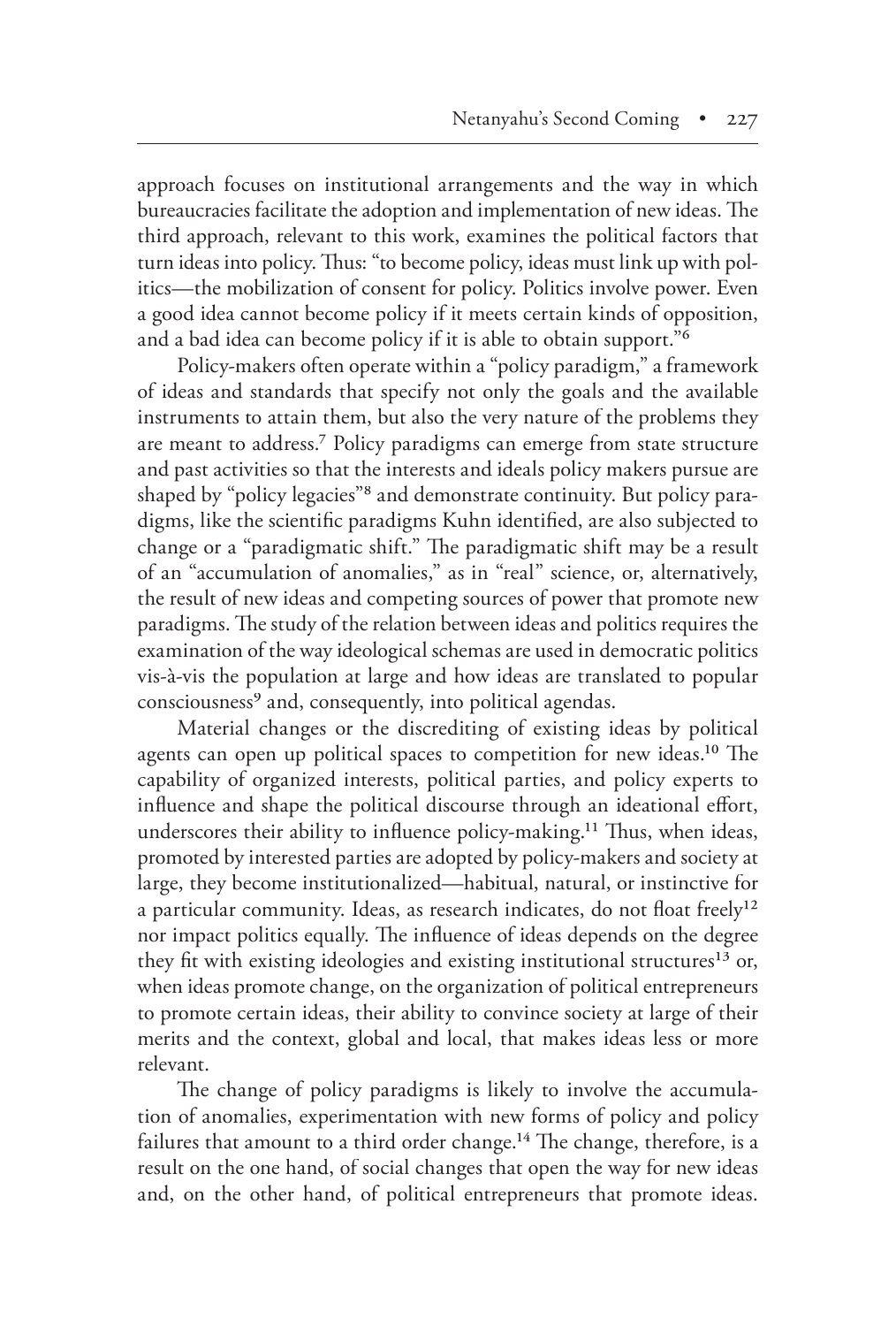Ideas must be championed by entrepreneurs—using ideas as "weapons" to promote and justify a self-interested agenda—who are capable of persuading others of their merits.<sup>15</sup> The concept of hegemony is often employed to explain the diffusion of ideas that serve a powerful group but also enjoy wider legitimacy. Like other ideational changes, hegemony does not simply "happen" but is the result of time, energy, and resources invested by interested parties.<sup>16</sup>

Ideas are promoted through various institutions that act as transmission belts between entrepreneurs, policy–makers, and the public. Think tanks and research institutions play an important role in the translation of ideas into coherent policy paradigms. Think tanks maintain a degree of autonomy from both state and corporate interests yet act as agents of policy transfer by advocating ideas according to their orientation. Their prime importance is the construction of legitimacy for certain politics and their ability to set agendas.<sup>17</sup> The media, often a target of think tank productions, is both a mirror of public opinion and a magnifying glass for the issues it takes up. American corporate leaders in the 1970s, for example, invested in "educating" the media in order to strengthen the image of business, and the British neo-liberal media played an important role in the shift from a Keynsian to a monetary paradigm.<sup>18</sup> The success of political entrepreneurs, however, is also a question of "timing" or historical circumstances often beyond their control. Not only policy failures that open up the terrain for new solutions, but also global changes and local transformations, can open windows of opportunities for ideas previously marginal and enable entrepreneurs to push them forward.

### NEOCONERVATISM-AN OLD-NEW IDEA

Neoconservatism used to describe a group of intellectuals (some of them former Marxists or Trotskyites) that, in the 1960s, moved from neo-liberal politics to what was described as a new type of conservatism whose main tenets were moderate economic liberalism, hawkish foreign policy perceptions, opposition to the 1960s counterculture, and support for Israel. In the early 1990s, after the end of the Cold War, the movement seemed to exhaust itself, its critics argued that its high-water mark had passed<sup>19</sup> and its proponents described its missions as complete. The legacy of neoconservatism, wrote Norman Podhoretz, in a 1996 eulogy for neoconservatism, will continue to plague its enemies for a long time, as its two ruling passions—anti-communism and the revulsion against the 1960s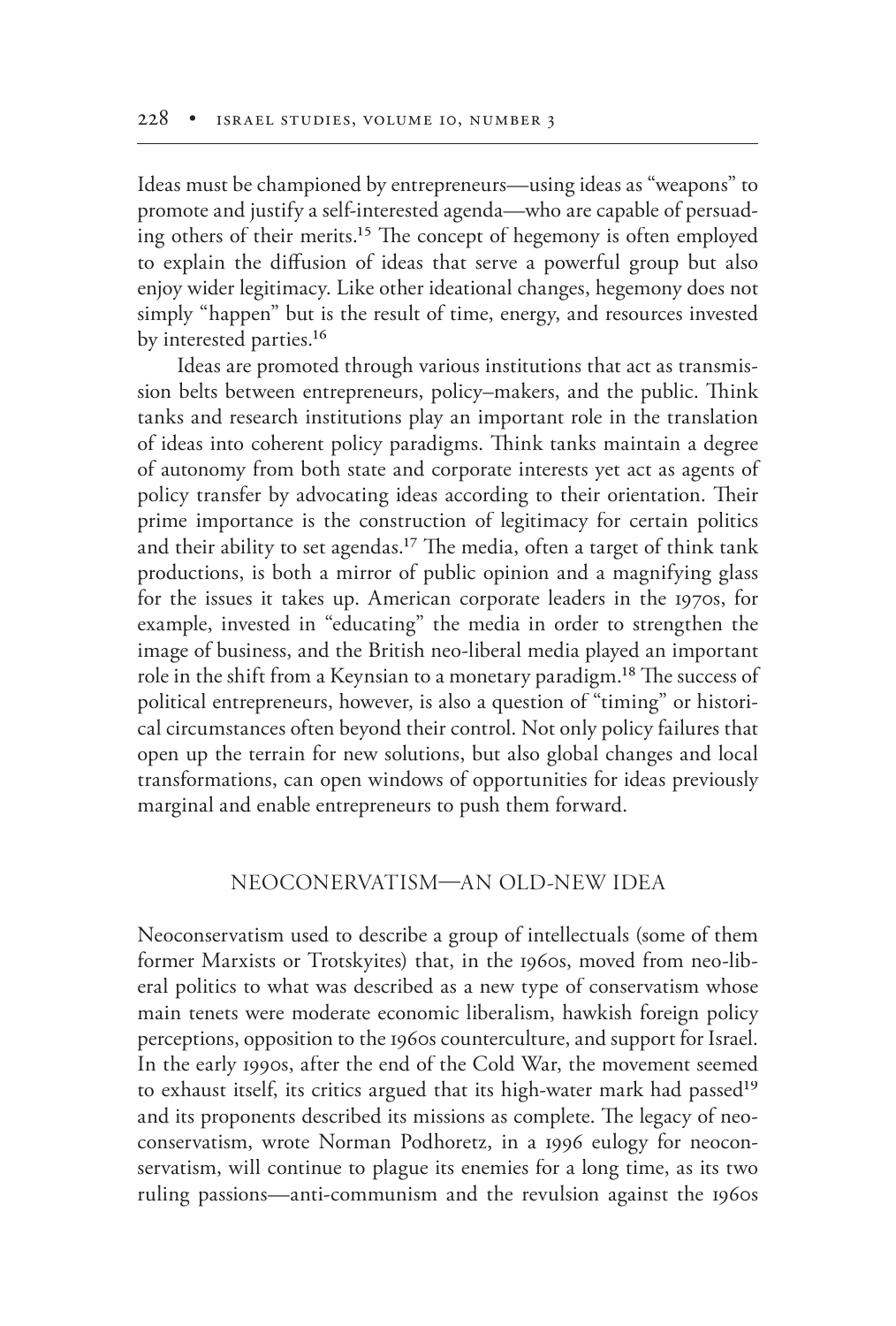counterculture—seemed to have been fulfilled.<sup>20</sup> But, only five years later, neoconservatism made a surprising comeback following the election of George W. Bush, the events of 9/11, and the war in Iraq.

Neoconservatism is probably less of an organized and institutionalized movement and more of a "persuasion" or tendency, as some of its central figures described it.<sup>21</sup> The revulsion against the counterculture of the of the 1960s was a major force behind the rise of neoconservatism as its proponents felt that the great institutions of the liberal community—universities, the media, and the Democratic party—failed to resist the counterculture. Neoconservatives sought to revive what they perceived of as traditional American and Western values, including capitalism: "they defiantly revived the name as part of an aggressive campaign to demonstrate that not only that capitalism was far better than socialism at producing wealth, but that it even managed to distribute it more widely; and that not only that it was good in itself, being a form of freedom, but that it was also a great bulwark against totalitarianism."<sup>22</sup>

Neoconservatives overall have rejected the Hayekian notion of the "road to serfdom"<sup>23</sup> and their reluctance toward the welfare state was related to their concern for its "moral corruption," the possibility that incentives to work would be undermined by the availability of welfare benefits, that redistribution could erode economic growth, and the possibility that egalitarianism would conflict with liberty.<sup>24</sup> Consequently, they supported its restriction rather than its annulment and in later periods came to adopt what they described as a "compassionate conservatism."<sup>25</sup>

On foreign policy, neocons adopted a hawkish position based, among other things, on a deep sense of patriotism—"a natural and healthy sentiment [that] should be encouraged by both private and public institutions."<sup>26</sup> The Soviet Union, according to the neocons' perception, was a revolutionary and expansionist force reminiscent of Nazi Germany and, therefore, they objected to the policy of détente or attempts at arms control. Finally, this sense of patriotism and their perception of the American national interest underscored the neocons commitment to Israel, part of an overall commitment to defend "a democratic nation under attack from nondemocratic forces"<sup>27</sup> or a "highly vulnerable outpost and surrogate of the West in a strategically vital region."<sup>28</sup>

Neoconservative influence was wielded through various channels such as the Heritage Foundation or the American Enterprise Institute (AEI) in which neoconservatives joined free-enterprise conservatives like Milton Friedman for numerous productions designed to influence policymaking.<sup>29</sup> The Reagan era, during which neoconservatives held important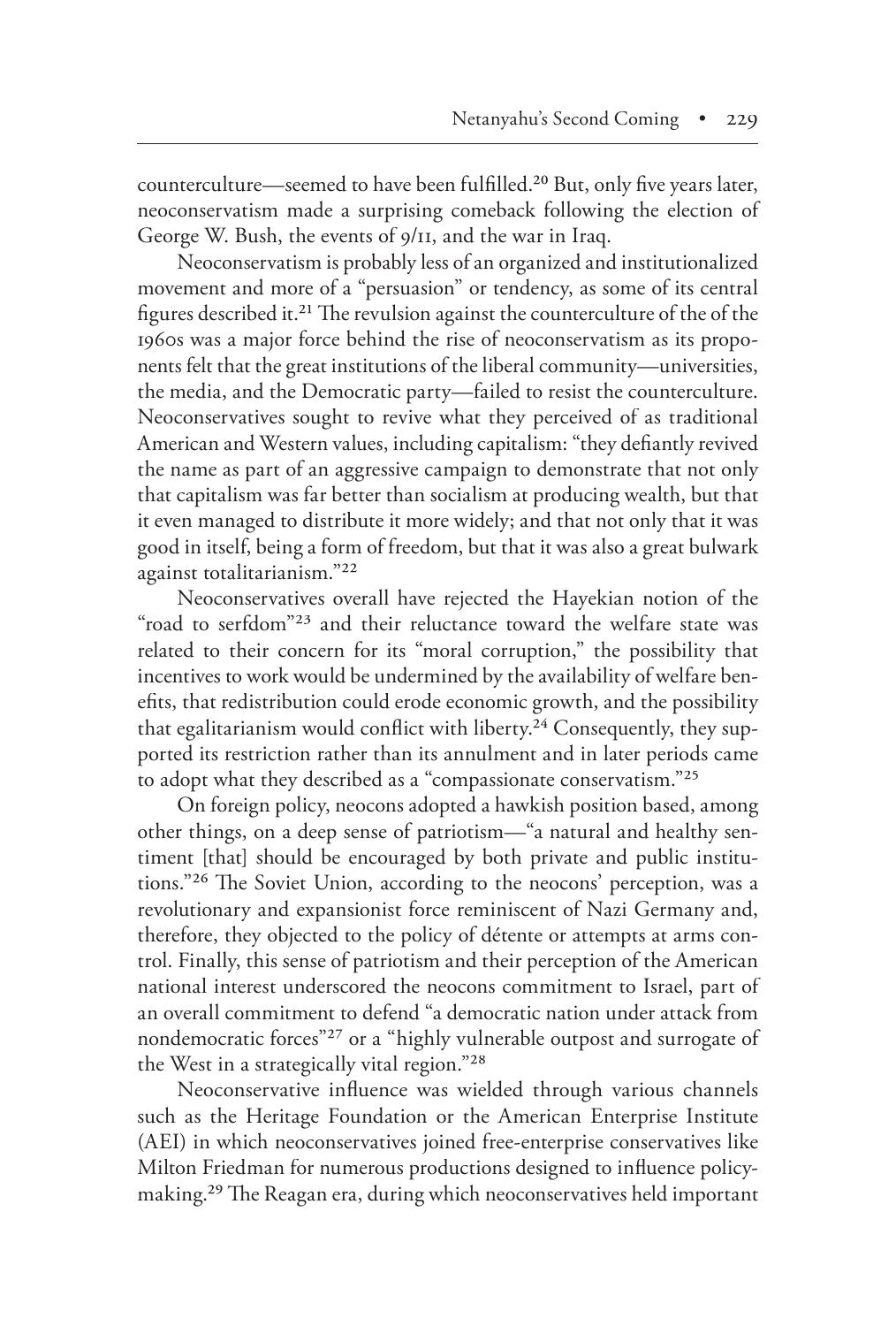positions in government, seemed like the peak of the movement that adopted both anti-communism and Reaganomics. "Kampelman, Kirkpatrick, Elliot Abrams, Richard Perle, Eugene Rostow, Kenneth Adelman, and Richard Pipes were appointed to high-ranking foreign policy positions. William Bennet, Chester Finn, William Kristol, Linda Chavez, and other neoconservatives worked in various domestic policy offices. The *New Republic* warned half seriously that "Trotsky's orphans" were taking over the government. Neoconservatives provided the intellectual ballast for Reagan's military buildup and his anti-communist foreign policy, especially his maneuvers in Central America."30

In retrospect, Podhoretz could not avoid a triumphalist tone, even when warning against the lingering influence of the counterculture: "Who today shies away from the word capitalism, or denies that it is superior to socialism both in producing wealth and distributing it? Who today celebrates free and easy sex as the road to health and happiness? Who today promotes drugs as the getaway to a higher consciousness?" It is a time, he summed, "for satisfaction over a just war well fought, and a time for rejoicing in a series of victories that cleared the way and set the stage for other victories in the years to come."<sup>31</sup> Neoconservatives, however, remained active through various institutions, most importantly the Project for the New American Century (PNAC) founded in 1997 to promote "American global leadership" whose founders include Dick Cheney, Donald Rumsfeld, Paul Wofowitz, and Eliot Abrams, who later occupied key positions in the Bush administration.

The election of George W. Bush, September 11, and the war in Iraq brought neoconservatism and the neoconservatives back to attention. A decade of neoconservative argument, debate, and policy papers, previously ignored, was translated after the attack on the World Trade Center into an American foreign policy that includes the use of military force, with or without the approval of multilateral institutions, the use of pre-emptive strikes and the inclusion of states that support terrorism in an "axis of evil."<sup>32</sup> It was argued that the Bush revolution in foreign policy rests on two beliefs. The first, that American security will be ensured by the removal of constraints imposed by friends, allies, and international institutions, and the second, that America should use its power to change the status quo in the world.<sup>33</sup>

Contemporary neoconservatives include a group of influential policy makers often described as a "cabal," possibly overstating their power and ignoring the differences among them and also the role of George W. Bush himself.<sup>34</sup> Yet, critics of neoconservatism were able to map the neo-cons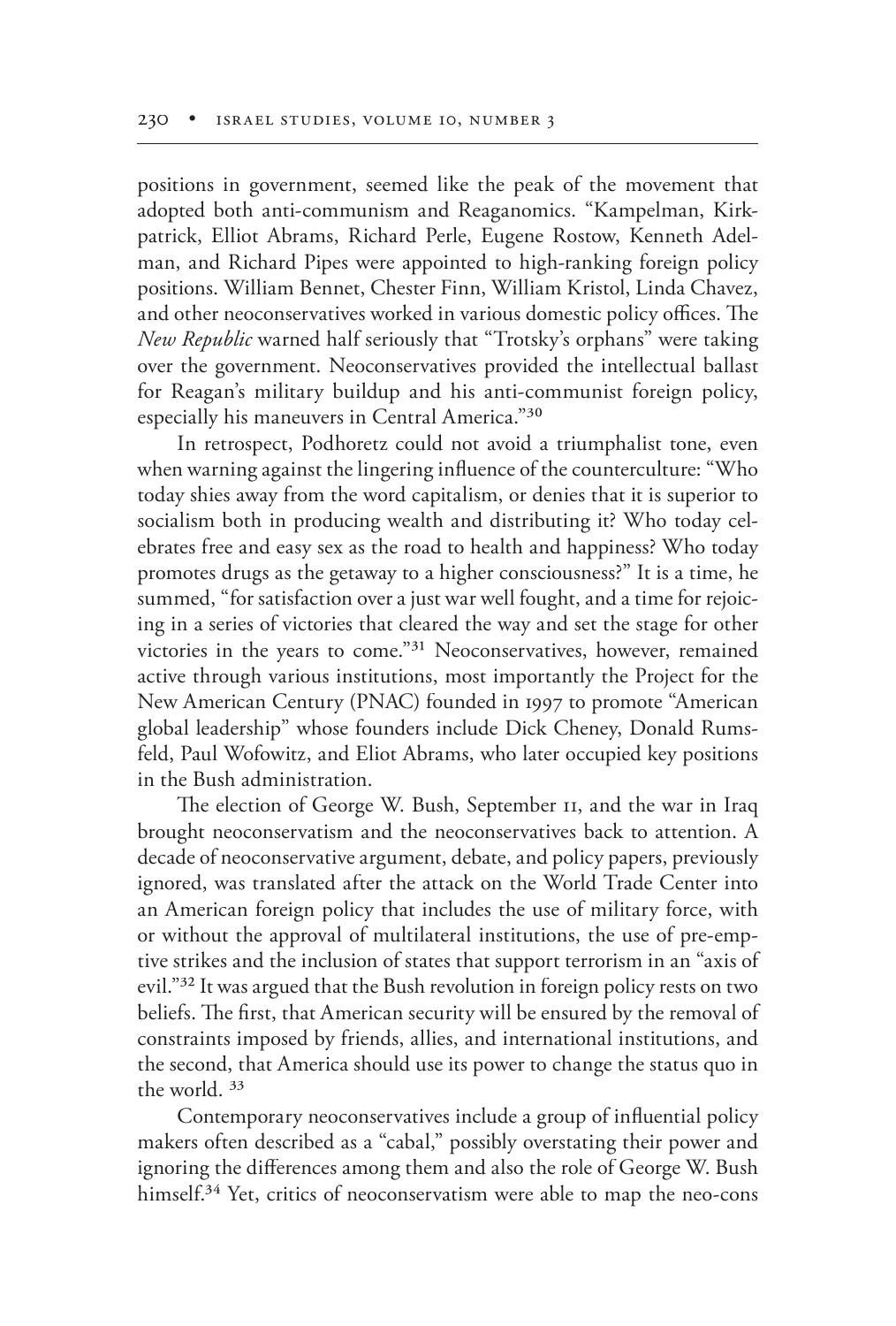in strategic positions and describe the interconnections between them.<sup>35</sup> Neoconservatives, in response to their critics, dismiss the descriptions of a political conspiracy, and adopt a more conventional paradigmatic shift following anomaly:

Not only did the neocons have an analysis of what went wrong in American policy, they also stood ready with proposals for what to do now: to wage war on terror groups and to seek to end or transform governments that supported them, especially those possessing the means to furnish terrorists with the wherewithal to kill even more Americans than on September 11. Neocons also offered a long term strategy for making the Middle East less of a hotbed of terrorism: implanting democracy in the region and thereby helping to foment a less violent approach to politics.<sup>36</sup>

Thus, when older concepts of deterrence and containment seemed irrelevant in the face of new threats, a new paradigm was bound to emerge. Rather than a "neocon cabal" that directs (or re-directs) American foreign policy, it is argued, the principles articulated by neoconservatives are deeply embedded in American history and public opinion.<sup>37</sup>

The renewed power of neoconservatism seems to be the result of political agency and the circumstances in which the world "found itself."<sup>38</sup> In a 1996 article in *Foreign Affairs*, William Kristol and Robert Kagan, leading neoconservative thinkers, advocated "actively pursuing policies—in Iran, Cuba, or China, for instance—ultimately intended to bring about a change of regime." Initially these ideas were rejected not only by the Clinton, but also by the Bush, administrations, the perceptions of the latter, however, as well as the wider public opinion, have changed since the events of September 11. Neoconservatives were able to discredit the isolationist policy supported by many traditional conservatives and to push forward America's promotion of democracy, not so much for the sake of democracy, but as a means to bolster US security and to further its world preeminence.<sup>39</sup> On economic issues, if neoconservatism originally differed from older varieties of conservatism, by the 1990s these differences had largely disappeared as most neoconservatives adopted a similar position towards the welfare state.<sup>40</sup>

The economy, however, might be an important question for the future of neoconservatism and its popular support. The future survival of neoconservative doctrine, according to Stelzer, is crucially dependent on their ability to eliminate the contradiction between foreign policy goals and domestic policy. Specifically, the interventionist unilateral policy that would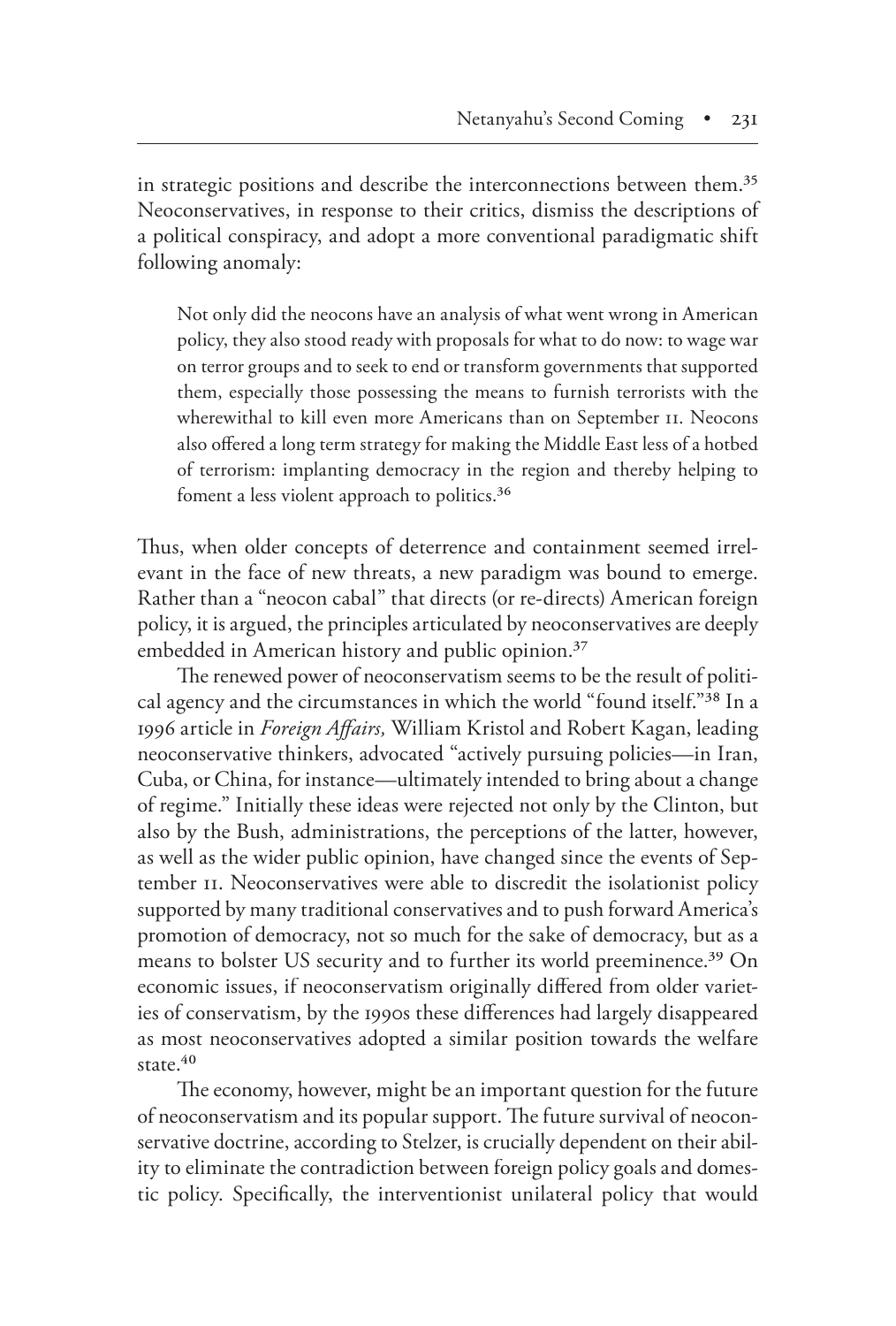preserve American power would have a high economic cost and threaten the conservative commitment to balanced budgets and low taxes.

#### ISRAEL: CONSERVATISM AND THE RIGHT

The division between right and left in Israeli politics is generally a debate between hawks and doves, respectively, galvanized by the war of 1967 in which Israel took over the West Bank, the Gaza strip, and the Golan Heights. Since the 1970s, the territorial or "land for peace" question has become the major divisive issue in Israeli society that overshadows all other debates, including the economic. What is described as "the right" in Israel, is essentially an amalgam of different economic positions held together, first, in the early years of statehood, by opposition to MAPAI, and, later, by the commitment to a greater Israel and opposition to territorial compromise. This confusion was strengthened by the association gradually formed between peace, economic growth, and privatization that placed many free market supporters on the left side of the political continuum.

The connection between the right and conservatism in Israel seems rather remote to the point where a traditional conservatism in Israel is lacking. Revisionist Zionism associated with Ze'ev Jabotinsky is a natural candidate for the conservative right in Israel. But the transformative elements in revisionism clash with conservatism's aversion to such politics. More importantly, the Likud party, the official heir to revisionism, is comprised of several groups and adopted electoral strategies that reinforced its more centrist orientation.<sup>41</sup> Specifically, the main factions of the Likud were Herut, the revisionist party committed to territorial maximalism and militant nationalism, and the liberals whose principal concerns were economic reform. While the two parties had different priorities, they shared their opposition to the dominant labor party (Mapai) and its welfare state and managed in 1977, for the first time, to win the elections.

While the Likud advocated economic reforms and committed to a market economy in rhetoric, it also presented itself as the party of the disadvantaged and was regarded by many as the party of the masses. Thus, the Likud's important base of support, enabling the 1977 election victory, came from the less affluent Jews of non-European descent and residents of the periphery. Ironically, the Labor party, supposedly the party of the workers and socialism, received its support from the more affluent voters. The Likud, traditionally the party of opposition, was perfectly poised to take advantage of Mizrachi Jews' resentment towards the Labor party and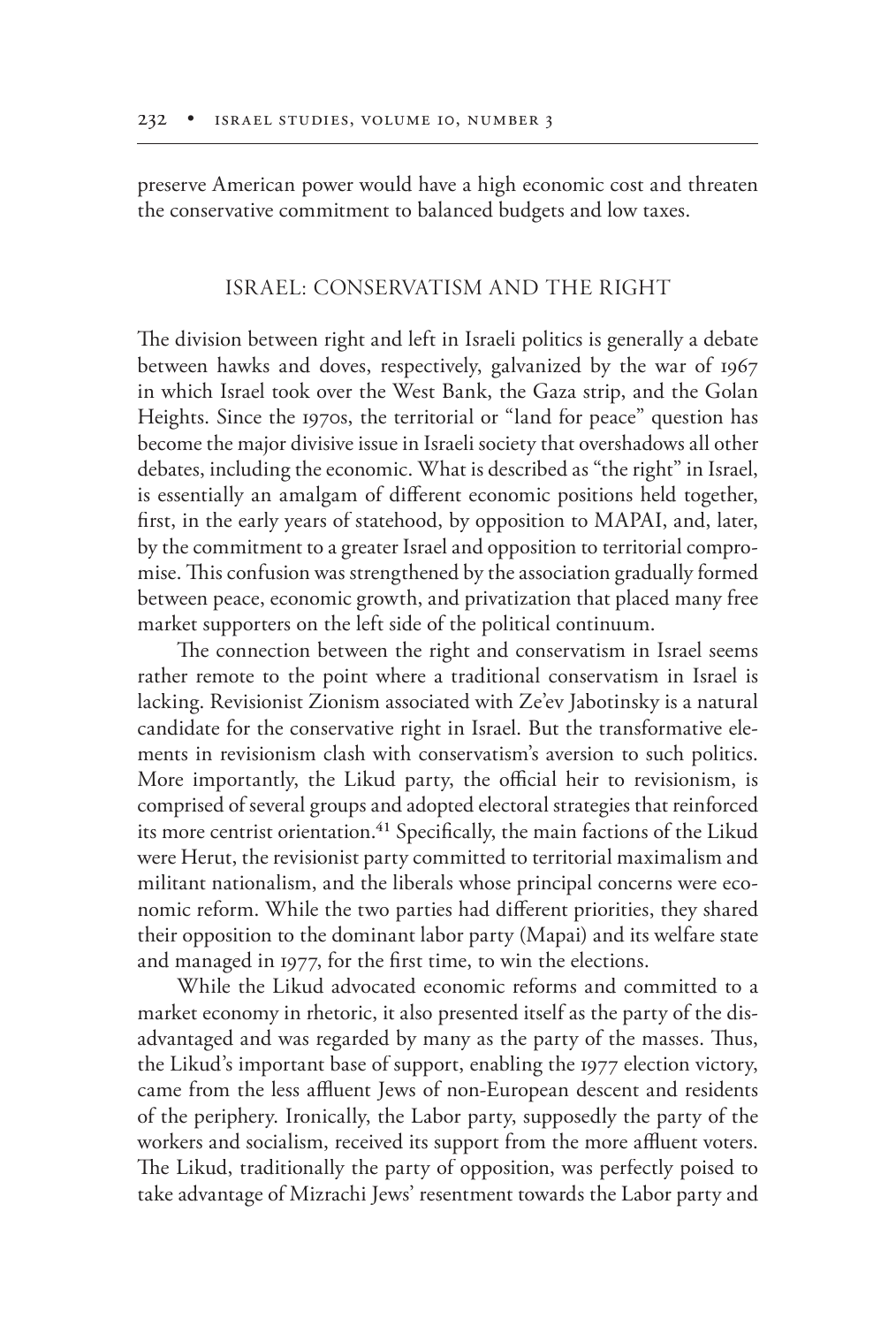mobilize a majority of these voters. In the 1977 elections, the Likud coupled a hawkish foreign policy position with a promise of economic reform that appealed to many of the disadvantaged and enabled its victory. Economic reform, however, was secondary to the overall resentment and was carried by the DMC party, the liberal forerunner of today's Shinui, rather than the Likud. While the left in Israel is committed to a policy of "peace and privatization" and promotes a liberal discourse based on a civic view of the state, the right promotes an "ethno-national" discourse that rests on Israel's definition of a Jewish state and a religion-based understanding of Jewishness.<sup>42</sup> Thus, as was observed in other elections, what determined the vote was not the economic debate but rather the territorial dimension (1984), ethnicity (1977–1984) and religiosity (1996). $43$ 

In practice, after Likud took office, not only has it diverged from its territorial commitments after signing the peace accords with Egypt, but also its economic policy was somewhat incoherent. The liberal faction of the Likud, for example, was discontent with the slow pace of economic reforms, especially its proposals for a reduction of government subsidies on basic commodities.<sup>44</sup> Menachem Begin himself was committed to social justice and the eradication of poverty, following his mentor Jabotinsky's concept of social rights,<sup>45</sup> and, accordingly, his government initiated an ambitious project that targeted poor neighborhoods. The neighborhood renewal project began in mid-1970, but it was the Likud government that expanded the project to include, at its peak, about 90 neighborhoods and small towns, and approximately 600,000 people. The government was also able to mobilize the Jewish diaspora to contribute to the project that aimed to improve the lives of the poor sectors of Israeli society, many of which voted for the Likud.<sup>46</sup> The Likud, therefore, was committed both to social justice and market economics. As such, the economic liberalization plan initiated by the Likud in 1977 was not only limited in scope, but, more importantly, it also faced strong opposition from the Histadrut (the labor federation, a stronghold of MAPAI) and also was clumsily executed so that only minor privatization or economic restructuring has occurred.

The business community, the natural supporter of market economy and liberalization, was always closer to the left-of-center Labor party than to the more liberal-economic oriented Likud. This seeming paradox is explained by earlier ties established during the dominant period of the Labor party (pre-statehood through 1977) the more moderate foreign policy agenda of the Labor party and, since the 1980s, and the party's adoption of a liberal economic agenda undistinguished from that of its rival. Unlike in earlier periods when affiliation to Labor was based on privileges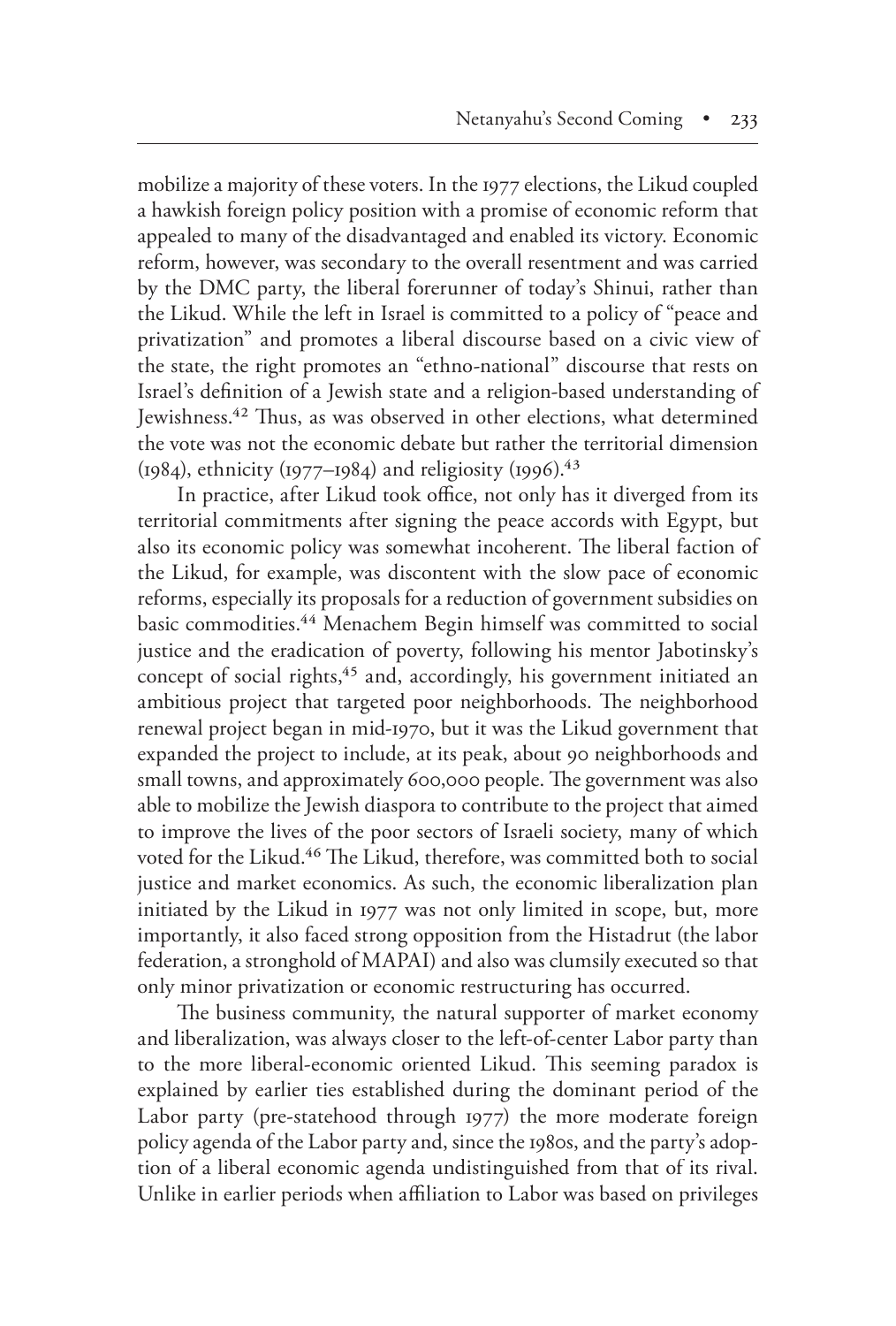and protection, since 1985 it has been based on businesses' export-oriented strategy and their search for the global expansion it believed Labor's more moderate foreign policy could promote.<sup>47</sup>

The changing perceptions of Israeli businesspeople regarding their relationship to the wider world were part of a wider development of Israeli society. If, in the early years of statehood, Israeli society sought to isolate itself from outside cultural influences, preferring to create a cohesive society, since the 1970s more and more Israelis, especially from the middle and upper middle-classes, have been exposed to foreign influence. The so-called "Americanization" of Israeli society included the introduction of consumerist behavior and values, leisure activities, entertainment patterns, and lifestyles into the previously relatively closed Israeli society.<sup>48</sup> From a society of austerity in the 1950s, Israel was turning into an affluent society, with more "hedonistic" values, open to foreign cultural influences, and deeply engaged in consumption, evident by the gradual increase in the number of motor vehicles, electric appliances, and later mobile phones and internet access.<sup>49</sup> By the 1990s, the cultural change in Israeli society was striking. American fast food and retail chains were established across Israel, a new language imbued with English words and slang was used, rock music and other (mostly) American musical influences, journalism imitating American style and literature concerned with the individual, departing from the collectivist spirit. The introduction of commercial television in the 1990s, dependent on advertisement, changed the patterns of broadcasting that now had to react to popular ratings.<sup>50</sup>

Overall, there was a growing desire among Israelis to "normalize" the country, making it into what they considered an advanced, sophisticated, and more tolerant society. What marred the successful economic reforms of 1985 was the continuation of the conflict and the rising costs of maintaining the occupation of the territories, particularly since the Palestinian uprising (the Intifada) in 1987. The business community and its allies gradually came to believe that economic growth depends not only on the liberalization of the economy but also on the resolution of the conflict.

The 1992 electoral victory of the Labor party, whose platform stressed the need to "normalize" Israel through peace and criticized the "irrationality" of the Likud's foreign policy, was a signal for the business community of the changing climate. The improved business mood was reflected in the stock exchange: two days before the elections, when the polls indicated a Labor victory, stock prices climbed by 3.5 percent and after the elections they climbed by another 7 percent. "Whereas in the ballot box investors vary in their political views," explained one economic analyst, "in the stock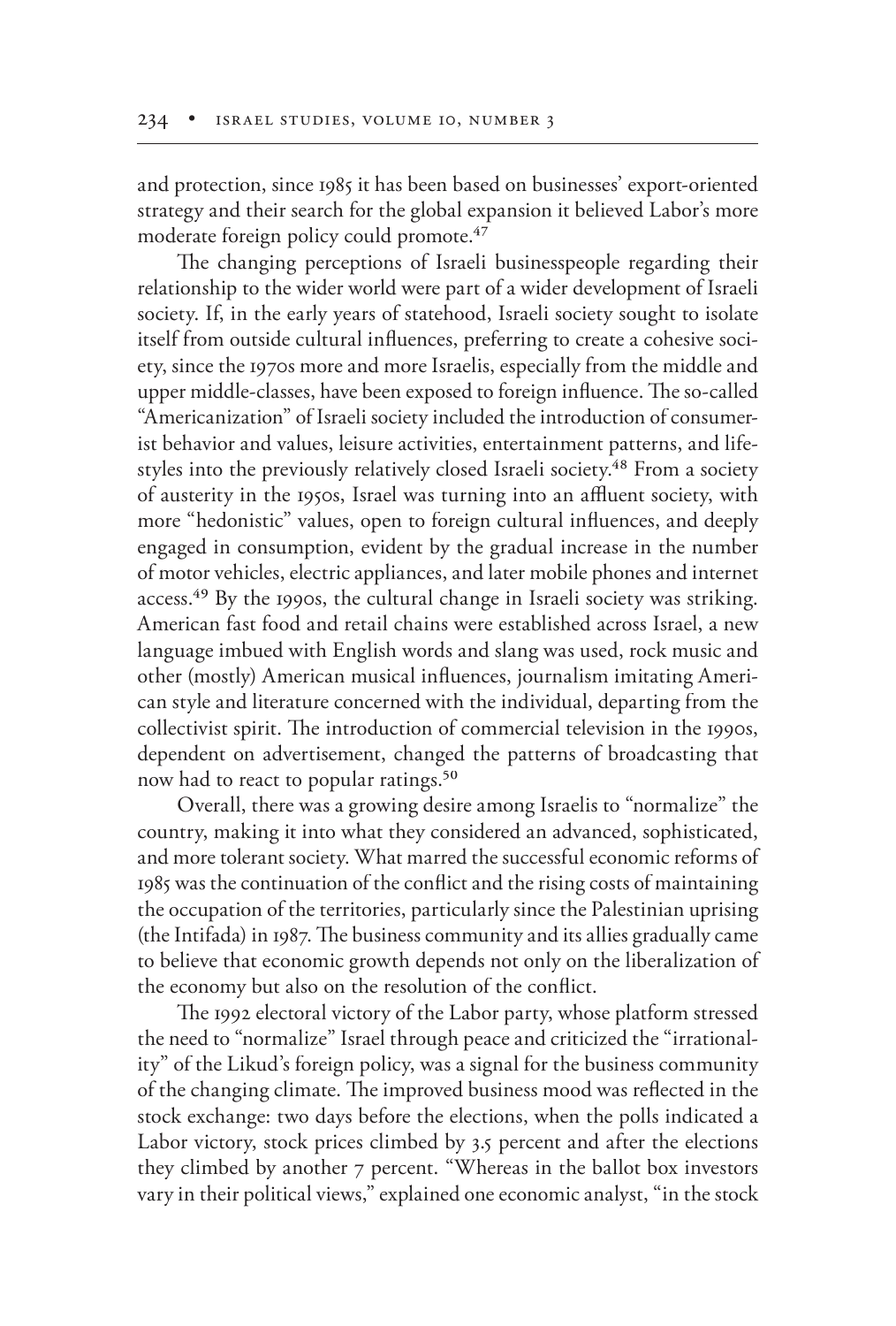market there was largely a consensus. For most investors the return of the left (the Labor) means higher chances for conflict resolution."<sup>51</sup> Indeed, the Labor party government formed strong ties with the business community and the latter provided strong support for the peace process.<sup>52</sup> Rabin, wrote one liberal commentator in a eulogy shortly after the assassination, learned to trust market forces and even to love them. "Rabin began [his political life] as a socialist, continued as a social democrat, and in his last year in office was a pure economic liberal."<sup>53</sup>

## NETANYAHU-THE 1996 ELECTION

Neoconservatism in Israel carried an agenda that included a mixture of nationalism, civil rights, and a free market economy.<sup>54</sup> Benjamin Netanyahu, an Israeli who spent a large part of his life in America, entered the Israeli political scene with what seemed like a set neo-conservative agenda: strong opposition to the Oslo agreements and a commitment to market economics. But, already before the elections of 1996, Netanyahu, and the Likud presented a more centrist, moderate position. The public outrage that followed Rabin's assassination was largely directed to the right and its leader, Netanyahu and forced the party to soften its tone. In addition, because of the Labor party's advantage in the early polls, a move to the center was required to win the elections. Netanyahu reaffirmed his opposition to the Oslo agreements but stated that they cannot be ignored, so negotiation with the Palestinian Authority is necessary. Also, in order to ensure the support of religious voters (in 1996 for the first time elections for Prime Minister were separated from party elections) the Likud adopted a pro-religious position.<sup>55</sup>

Netanyahu's neoconservative agenda was presented in his 1993 book, "A Place among the Nations." The blueprint for Israel's survival, according to Netanyahu, included mass immigration from the former USSR and the transformation of Israel's bureaucracy to enable a market economy and, consequently, the prosperity that would attract the new immigrants: "An Israel boasting eight million Jews in the early decades of the next century, with double the economic output per person, could be a substantial force on the world scene."<sup>56</sup> Moreover, this position of power would allow Israel to dictate its terms for peace and force its neighbors to reckon with it. Much like other neoconservatives Netanyahu had personal contacts with, his concept of peace included not only security and reciprocity but also the need to strengthen democracy in the Arab world for a Kantian-like peace based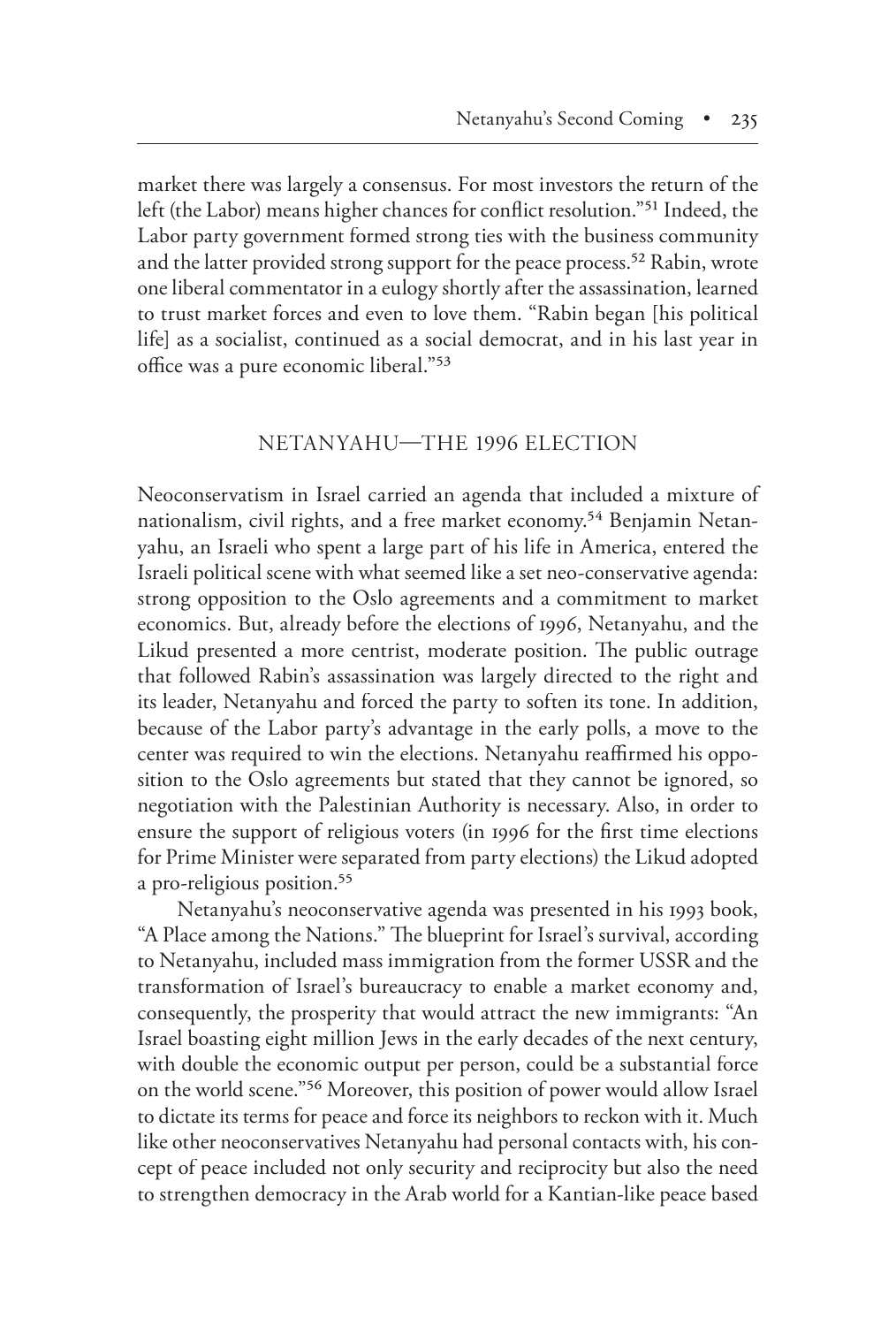on mutual trust.<sup>57</sup> This, according to one writer, is based on Netanyahu's overall optimism and an American "can-do attitude."<sup>58</sup>

The victory of Netanyahu was based not on a constituency that shared his neoconservative agenda but on what some described as a "rainbow coalition" that Netanyahu and the Likud managed to mobilize against the peace process. The Likud's campaign captured the support of those leaning towards the primordial identity as it managed to portray the Labor party and Peres as less patriotic and less concerned with the Jewish essence of the state. Two campaign slogans encapsulated this message, "Peres will divide Jerusalem" and "Netanyahu is good for the Jews." The first threatened that Peres would be willing to compromise over the future of Jerusalem, supposedly the heart of Jewish nationalism, the second implied that the future of the Jewish people is safer with the Likud. Thus, the Labor-Meretz alliance with its liberal pro-peace agenda united an opposition made of the sectarian parties of Orthodox religious, Mizrachim, and new immigrants who resented the agenda they perceived as elitist and self-serving. Nachum Barnea, a senior columnist, described the roots of hostility and alienation towards the Labor party that was displayed in the election outcomes.

It was a coalition of communities and individuals that believed he [Peres] is not loyal enough to the national, Jewish interest. . . . It was a coalition of the hungry. Many of them feel neglected, treated unfairly and marginalized in Israeli society. They identify, not without justice, the left with the political, economic and cultural establishment, in which they have no share.<sup>59</sup>

Netanyahu's neoconservative agenda faced domestic inconsistencies but received support from abroad. In 1996, a Washington study group headed by Richard Perle, a central figure in contemporary neoconservatism, produced a document titled "A Clean break." Labor Zionism, the document argued, was Israel's "large problem"-efforts to salvage Israel's socialist institutions—which included pursuing supranational over national sovereignty and pursuing a peace process that embraces the slogan, "New Middle East"—undermine the legitimacy of the nation and lead Israel into strategic paralysis and the previous government's "peace process."<sup>60</sup> Netanyahu's new government, the document stated, should come in with new ideas and a new intellectual foundation that would "provide the nation the room to engage every possible energy on rebuilding Zionism, the starting point of which must be economic reform."<sup>61</sup> In an interview with *Businessweek*, a year after his election, Netanyahu was explicit in his intentions: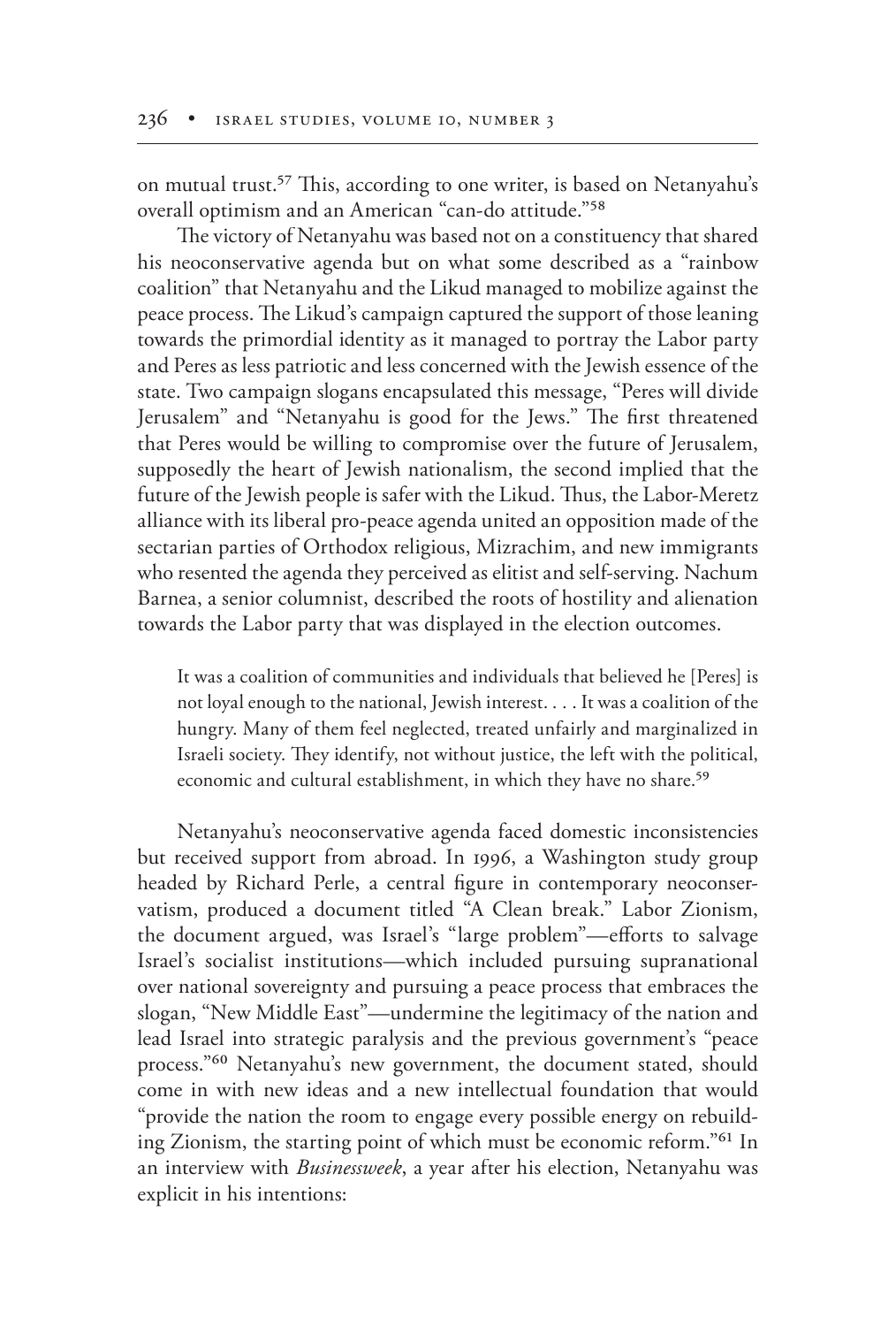This is probably the first time in Israel's history that you have a Prime Minister who is genuinely committed to free markets as a No.1 Priority. And this is at a time when Israel is making a technological leap . . . The only things holding us back are the concentration in the economy and the anachronistic socialist restraints that have to be discarded.<sup>62</sup>

The neoconservative agenda that included a mixture of nationalism, civil rights, and a free market economy was difficult to implement due to the structure of the coalition Netanyahu was dependent upon, the dynamics of Israeli-Palestinian relations and the world context. The support Netanyahu enjoyed from the "soft right"—Sephardic and traditionalist—seemed initially to provide a safety belt that secured his position.<sup>63</sup> The ruling of this rainbow coalition, however, proved difficult, and the Netanyahu government had not completed its term before being ousted. First, Netanyahu oscillated between the more moderate position of the Likud that acknowledged the need to make some compromises and the hard line positions in his party and the coalitions. To this was added an American administration that cooperated with the previous government on the Oslo accords and pressured the new government to continue negotiating with the Palestinians. In his maneuvers between the different demands and pressures, Netanyahu was portrayed as "inconsistent" and, consequently, lost much of his credibility.<sup>64</sup> Necessity forced Netanyahu in his tenure as Prime Minister to withdraw from the West Bank city of Hebron and sign the Wye Agreement that committed to a withdrawal from a further 13 percent of the West Bank.<sup>65</sup> Neoconservatives have gradually accepted the need for territorial compromise to protect existing values and remolded the greater Israel ideology along with what was described as more hawkish-pragmatic lines, inspired by the neoconservative approach to the Cold War in the US.

While the Arab-Israeli conflict occupied the government's attention, on the agenda on economic matters things were no less difficult. To start with, the derailment of the peace process and a world recession hurt the Israeli economy and unemployment was on the rise. The neoconservative panacea of budgetary cuts and liberalization was difficult to apply due to the coalition make-up. The coalition included two important partners: Shas, a religious sephardic party whose voters were generally of the lower classes, and Yisrael B'Aliyah, representing the new immigrants from the former USSR. Not only did these two parties have demands for budget allocations for their constituencies, but there was strong antagonism between the religious Shas and the secular Yisrael B'Aliyah that constantly de-stabilized the government.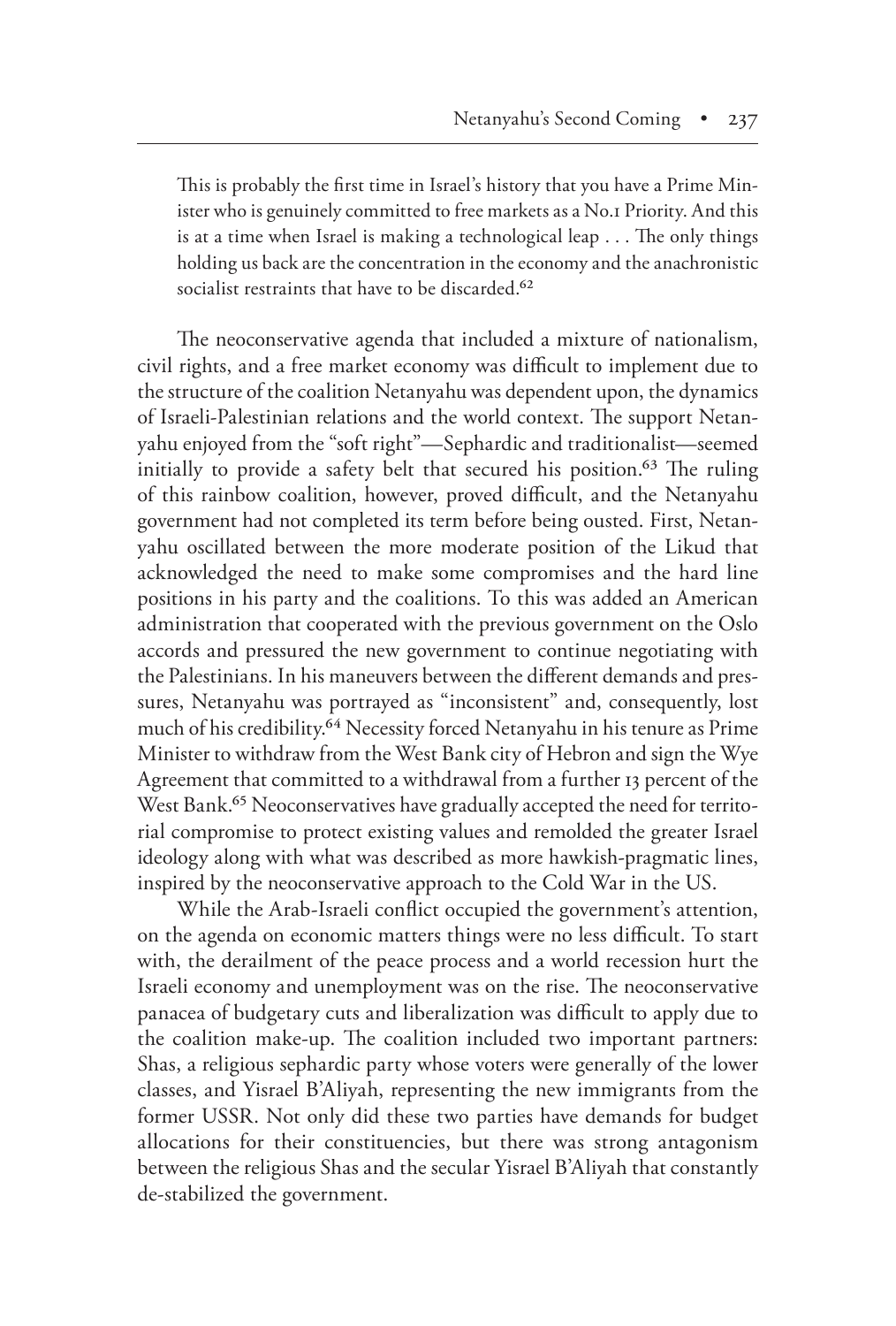Eventually, internal tensions and external pressures brought the government to a collapse in 1999 with the call for new elections. The incumbent Netanyahu entered the race after three difficult years in which his credibility was shattered and little of the neoconservative agenda was implemented. Netanyahu's defeat in the elections to the Labor party headed by Ehud Barak, followed by his resignation from the Likud leadership, seemed to indicate the end of his political career and a major setback to neoconservatism. But, it was in his comeback as a Minister of Finance that the neoconservative agenda seemed to make a real impact.

# NETANYAHU'S RETURN

Netanyahu's almost accidental nomination as Minister of Finance in 2003, a result of a re-shuffle tactic of Prime Minister Sharon that moved him from the Ministry of Foreign Affairs, under the conditions described above, turned out to be a major development of neoconservatism in Israel. The Ministry of Finance allowed Netanyahu to maintain his hawkish hardline position but to concentrate on an ambitious economic plan and gain support from significant constituencies. The seeds for an Israeli neoconservatism were planted a decade ago during his initial bid for power and his shortened term in the Prime Minister's office, but it was in 2003, within a new domestic and global context, that conditions seemed ripe for a neoconservative policy paradigm. Thus, a changing world context described above, a changing local context, and the ideological efforts exerted by the Neoconservative ideologists in Israel underscore the neoconservative onslaught.

Ideas do not "float freely" and are often supported by think tanks that crystallize them into concrete agendas and market them to policy-makers and the public at large. The Shalem Center was established in the mid-1990s in Jerusalem by the Jewish-American Republican Ron Lauder, who is close to Netanyahu, and is supported by other American Jewish Netanyahu supporters to promote the ideas of privatization and market economy, coupled with a hawkish foreign policy position and Zionism. Thus, a policy paper by the Shalem Center published in 1996 with recommendations for economic reform included the reduction of deficit, lowering tax rates, and canceling subsidies.<sup>66</sup> Shalem Center's most noticeable project, however, was the translation of various conservative and neo-liberal classics that were previously missing—Edmund Burke, Friedrich Hayek, Milton Friedman,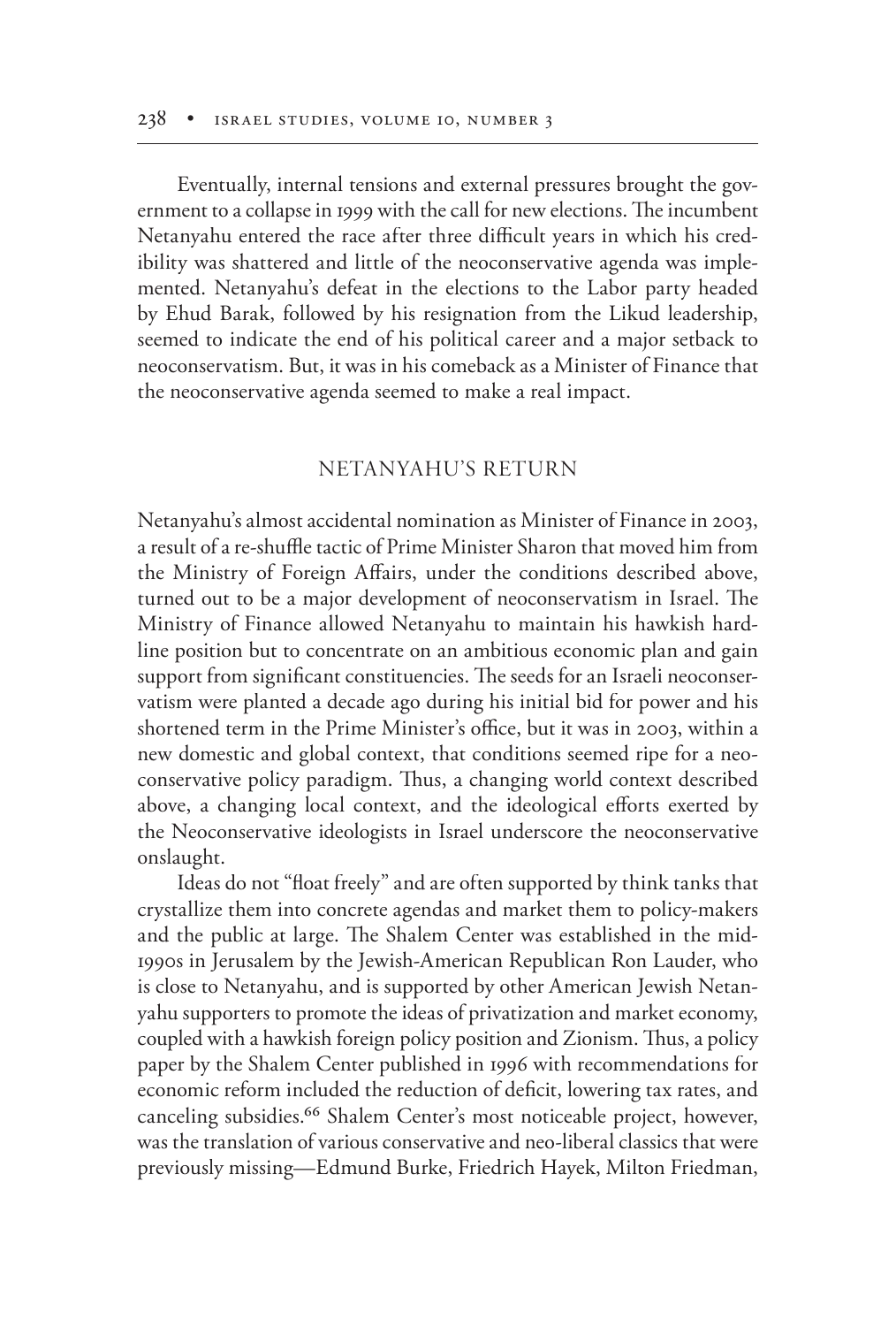and Irving Kristol—that became part of many university syllabi. Another American supporter of Netanyahu, Ted Arison, helped initiate the Ariel Center for Policy Research whose purpose was to produce policy papers especially on the risks of the peace process. The role model for this Center, that adopted a more hawkish position than Netanyahu, was the American Heritage Foundation related to the Republican Party.<sup>67</sup>

Neoconservative ideas were easier to market within the new global context of the Bush administration's war against terrorism and the direct impact of neoconservatives on the new Republican administration. The global context was coupled with the peace process that collapsed at Camp David in 2000, and the following defeat of the Labor party in the elections. The collapse of the talks, after what Israelis believed were generous and unprecedented offers made to the Palestinians,<sup>68</sup> and the violence that followed, led to a general consensus in Israel that the peace process was all but doomed. The linkage established earlier between peace, economic liberalization, and economic growth was, at least temporarily, suspended. Shortly prior to his appointment as Minister of Finance, Netanyahu made this point explicit:

I don't think that anyone believes today in the possibility of making peace with the Palestinian society. This society that nurtures battalions of suicide bombers . . . set itself a goal of Palestinian nationalism that seeks to construct a Palestinian state on the ruins of Israel. . . . the Palestinian regime must be removed and replaced and Israel's power build up must continue, including economic recovery that is definitely possible. The most important step for economic recovery, accept the security problem, are growth promoting steps. The most important step to encourage growth is a dramatic tax reduction."<sup>69</sup>

Netanyahu's opposition to a Palestinian state drew, among other things, on the dangers of unlimited sovereignty that supposedly became clear after September II, 2001:

Do those in the free world calling for a Palestinian state really want unlimited sovereignty for the Palestinians? Do they really want to have a Palestinian state with its own army, free to dispatch suicide bombers all over the world? Certainly not. But unlimited sovereignty will produce just that: a fanatical, dictatorial armed terrorist state in the heart of the Middle East. This state will threaten Israel, America and the entire free world.<sup>70</sup>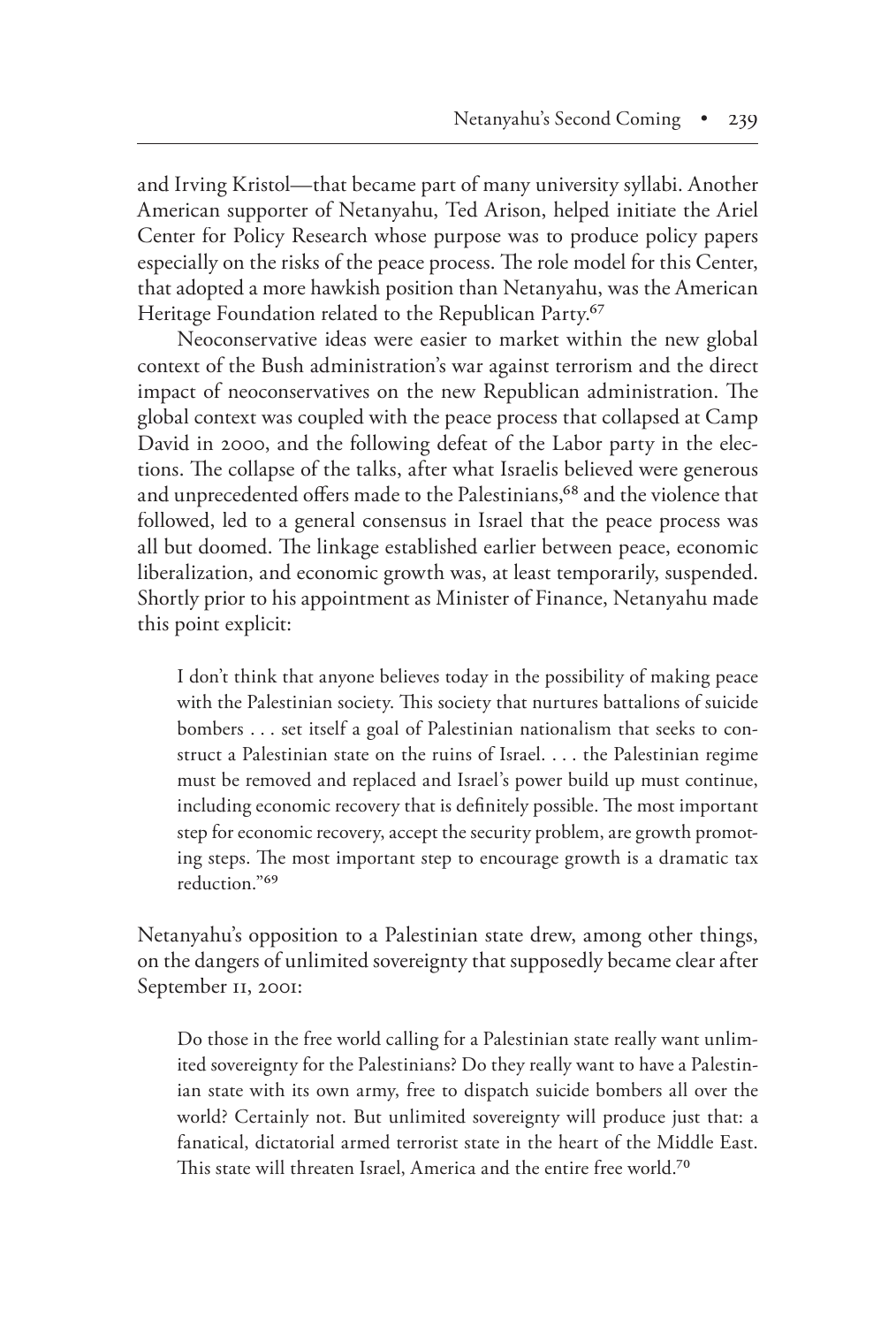These hawkish perceptions were essentially consistent with his earlier visions of the future relations between Israel and the Palestinians; what has changed however, was the ability, in face of the political stalemate and Jewish Israeli post-Camp David consensus, to shift concentration to economic reforms. Differently stated, the neoconservative agenda was no longer troubled by the lack of a supporting constituency. Netanyahu's economic views found wide support among the bureaucrats of the Ministry of Finance, but also in the private sector and the business community, especially after he clashed directly with the labor unions over his new economic policy. The policy included budget cuts, privatization of government-owned companies, decreasing the public sector and forcing people to move from welfare to work, an agenda easy to sell to Israeli bourgeoisie.

I believe that we are behind the world because of our huge public sector, not because of security. The economic system here is the problem. A system of a small private sector that supports a huge public sector, a growing public living on government support, including those who find in welfare an alternative to work, and a paradox of more foreign workers then unemployed Israelis. And the private sector who is shrinking in an attempt to fund all of this. Tax rates in Israel are imaginary. Tax cuts are one of the most important tenets of the plan."71

The neo-conservative economic agenda, in the temporary relative absence of the territorial debate, could easily fit the globalizing or Americanizing Israeli society and the bourgeoisie who grew more and more critical of the welfare state and enthusiastically supported the promised tax cuts. The welfare benefits were an important target of Netanyahu's economic plan and their cuts raised an outcry from the lower classes, many of them traditional Likud supporters. A march from the peripheral city of Mitzpe Ramon to Jerusalem by an unemployed single mother turned into a large protest against the government and specifically against Netanyahu, who explained that he intends to release these women from welfare dependency—"women who receive these welfare benefits are getting used not to work and their children are getting used to their mother's not working. It is a trap of dependency." Yielding to demands of welfare, according to Netanyahu, would lead to growing economic crises and capital flight. The women, he argued, will soon realize that the welfare is gone for good and will find work—"a woman who can walk 200 kilometers to Jerusalem," he added, "is certainly able to work."72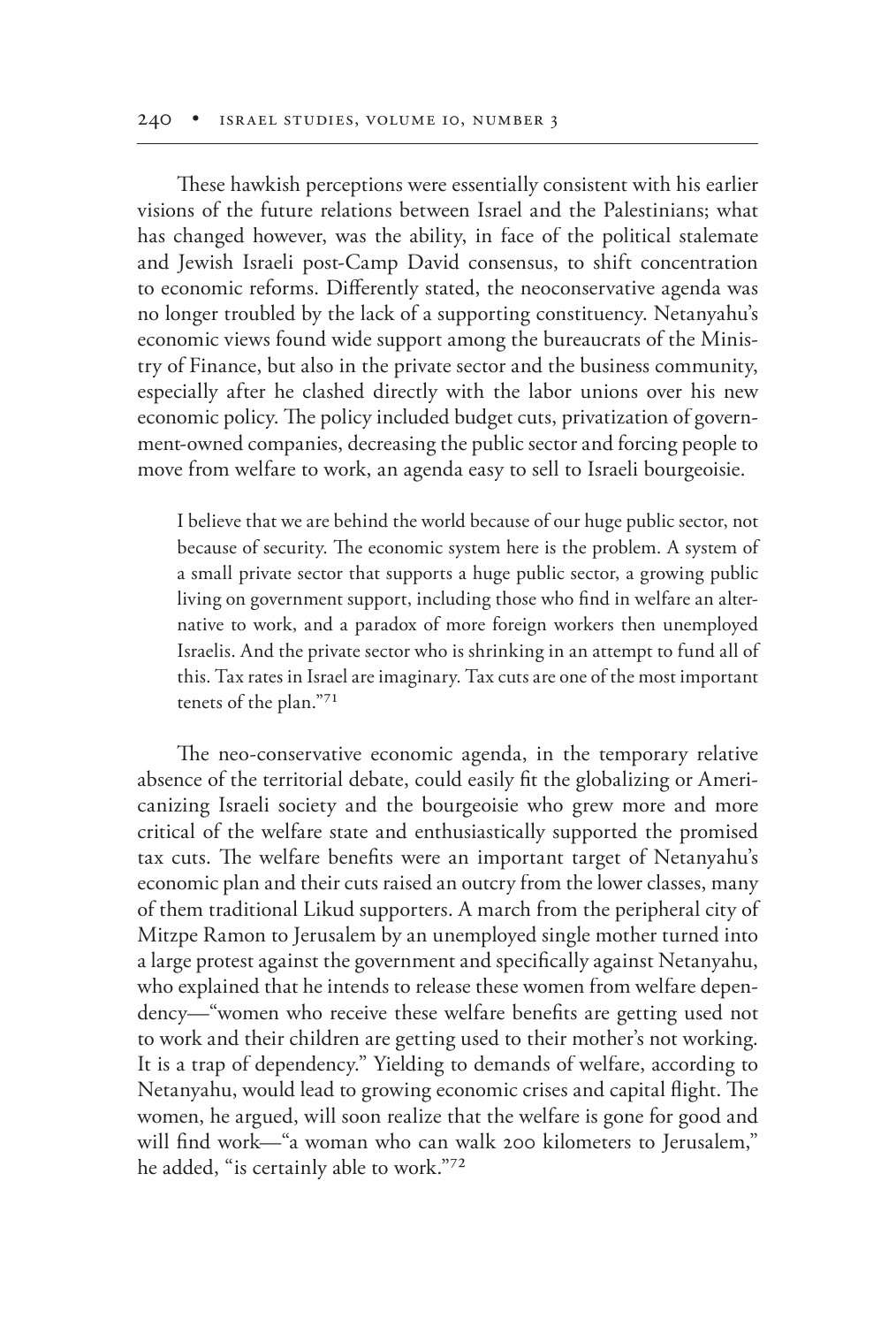Netanyahu described himself as walking "against the wind" and, committed to his agenda, losing the support of traditional Likud constituencies in the periphery who were hurt by the new economic plan. Indeed, in February 2003, a majority of the Israeli population (57 *vs.* 31.5 percent) opposed the economic plan.<sup>73</sup> These trends were repeated 16 months later as the public disagreed over the question of whether the national economy has improved, deteriorated, or hasn't changed, compared with last year. On the personal level, however, the majority gave the government's economic policy a medium or failing grade.<sup>74</sup> On the one hand, the opposition proved weak and unable to provide an alternative to those voters and, on the other hand, Netanyahu was getting support from new constituencies who supported the plan. The Manufacturers Association, that in the 1990s supported the Labor party's peace initiative, despite some differences it had with the Ministry of Finance, described the economic plan as "courageous and in the right direction."<sup>75</sup> When Netanyahu threatened to resign because of political differences with Sharon, the manufacturers together with other business organizations called on him to remain in office and warned that his resignation would destabilize the economy in the process of recovery.<sup>76</sup>

### CONCLUSION

Political ideas influence policy-making and consolidate into policy paradigms as a consequence of the political forces behind them and the concrete historical circumstances in which they are played out. Neoconservatism seemed distant from the Israeli political landscape since its central tenets—nationalism, hawkish foreign policy, and commitment to market economy—combined, could not fit a coherent constituency. But the match between the entrepreneurs that disseminated neoconservative ideas through think tanks and the media, and the historical circumstances in which the breakdown of the peace process changed the basic alignments of Israeli politics, created a window of opportunity for neoconservative ideas. In this brief period, the "peace and privatization" agenda was split so that a new constituency focused on economic liberalization; concern with security was a natural candidate for neoconservatism.

The economic policy of Netanyahu in itself cannot be regarded revolutionary or a paradigmatic change. Rather, because the liberalization of the Israeli economy began at least a decade earlier and all major parties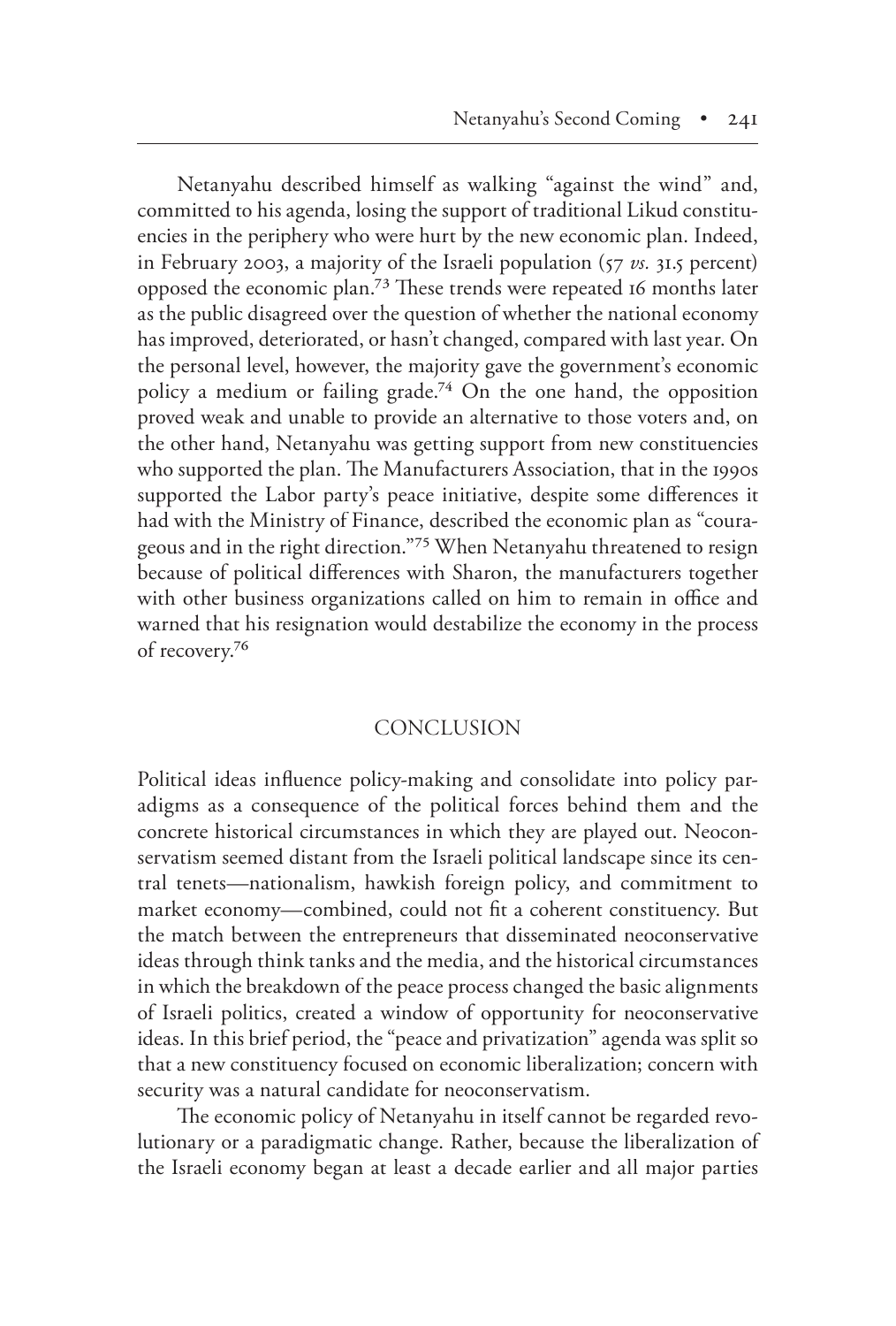adopted market economy doctrines, Netanyahu's are more of a first or second order change than a policy paradigm shift of a third order. The important transformation described above was in the ability of Netanyahu to take advantage of the political conjunctures, fuse market economics with a Hawkish foreign policy—hence, a neoconservative agenda and, more importantly, to receive support from important constituencies previously associated with the "left."

Neoconservatism in Israel, however, suffers from a lack of a conservative tradition and could be a victim of its own success. The hawkish policy that led to the isolation of Arafat and the suspension of the peace process ended with the replacement of Arafat by Abu-Mazen (in free and democratic elections) and, consequently, under foreign pressure, a return to talks with the Palestinians. The consensus over foreign policy established in 2000 in Israel broke down in the face of new pressures and the plan for unilateral withdrawal from Gaza. In the United States, the cost of interventionist foreign policies and the commitment to small government and low taxes seemed to challenge neoconservatism. In Israel, the challenge seems even greater as the political spectrum is re-aligning along the old divisions, possibly breaking up the neo-conservative constituency and forcing its political entrepreneurs like Netanyahu to chose between the old "family" of a hawkish-right constituency and the neo "friends" of the neo-liberal constituency.

# **NOTES**

1. Elizabeth Drew, "The Neocons in Power," *New York Review of Books*, 10  $(2003)$  50.

2. Irving Kristol, "The Neoconservative Persuasion," Weekly Standard, 8  $(2003)$  47.

3. See for example: Neil Nevitte and Roger Gibbins, "Neoconservatism: Canadian variations on an ideological theme?" *Canadian Public Policy,* X(4) (1984) 384–394; David Frum, *What's Right: The New Conservatism And What It Means for Canada* (Toronto, 1996); Jeff rey Brooke, *Hard Right Turn, the New Face of Neo-conservativism in Canada* (Toronto, 1999).

4. Shari Berman, "Ideas, Norms and Culture in Political Analysis," *Comparative Politics,* 33(2) (2001) 231–250.

5. James A. Walsh, "When do ideas matter? Explaining the successes and failures of Th atcherite ideas," *Comparative Political Studies,* 33(4) (2000) 483–516.

6. Peter Gourevitch, "Keynsian politics: The political sources of economic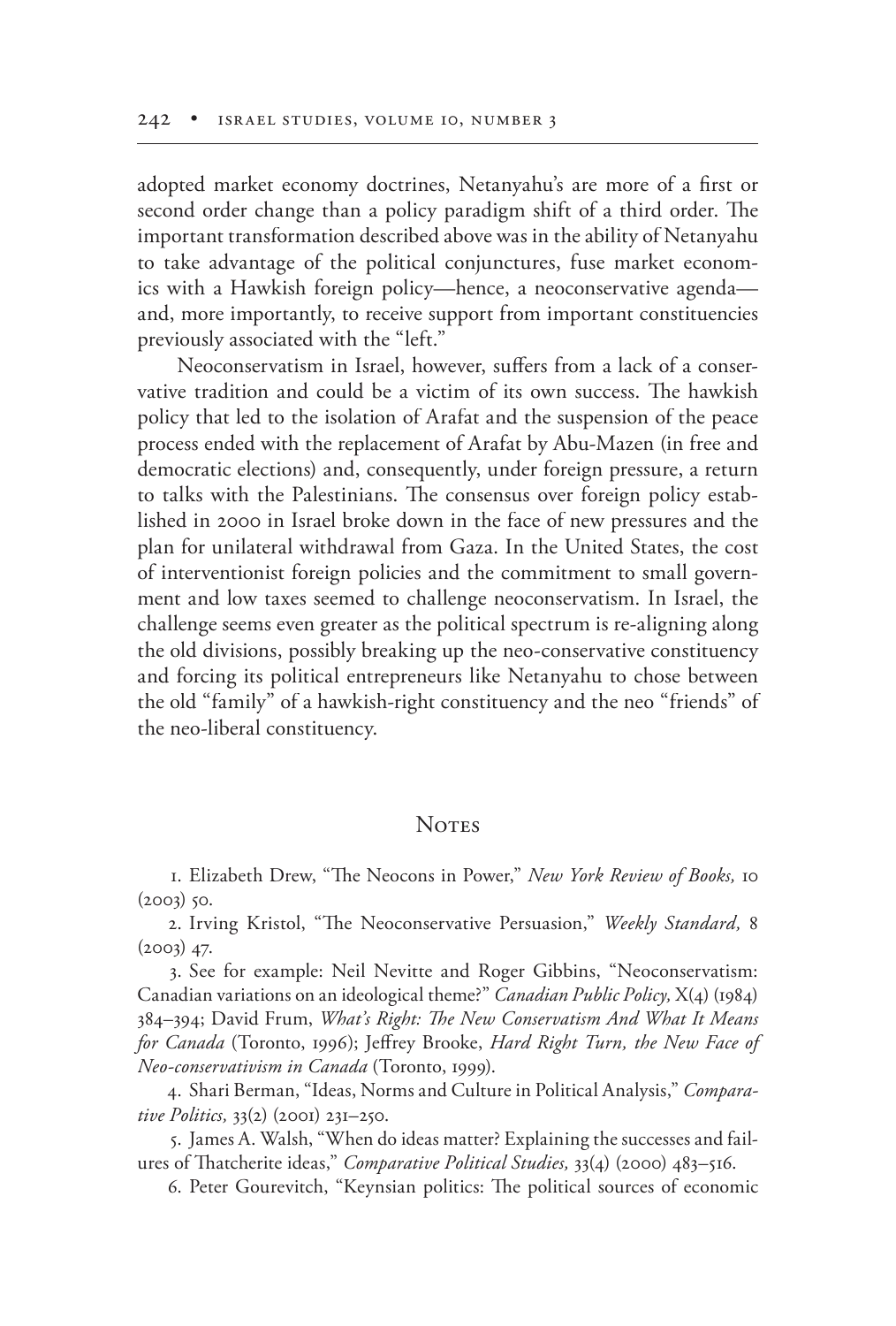policy choices," in Peter Hall (ed), *The Political Power of Economic Ideas: Keynsianism Across Nations* (Princeton, NJ, 1989) 87–88.

7. Peter Hall, "Policy Paradigms, Social Learning, and the State," *Comparative Politics,* 25 (1993) 275–96.

8. Theda Skocpol, and Margaret Weir, "State Structures and the Possibilities for 'Keynesian' Responses to the Great Depression in Sweden, Britain, and the United States," in Peter B. Evans, Dietrich Rueschemeyer, and Theda Skocpol (eds), *Bringing the State Back In* (New York, 1985) 107–163.

9. Mark Blyth, "Any More Bright Ideas? The Ideational Turn of Comparative Political Economy," *Comparative Politics,* 29(2) (1997) 229–250.

10. Shari Berman, "Ideas, Norms and Culture in Political Analysis," *Comparative Politics,* 33(2) (2001) 231–250.

11. Hall, "Policy Paradigms, Social Learning, and the State."

12. Thomas Risse-Kappen, "Ideas do not float freely: transnational coalitions, domestic structures, and the end of the cold war," *International Organization,* 48(2) (1994) 185–214.

13. Berman, "Ideas, Norms and Culture in Political Analysis."

14. Hall, "Policy Paradigms, Social Learning, and the State."

15. Berman, "Ideas, Norms and Culture in Political Analysis."

16. Leslie Sklair, "Social movement for global capitalism: the transnational capitalist class in action," *Review of International Political Economy,* 4 (1997) 3.

17. Diane Stone, "Non-Governmental Policy Transfer: The Strategies of Independent Policy Institutions," *Governance,* 13(1) (2000) 45–62.

18. Hall, "Policy Paradigms, Social Learning, and the State" Peter Dreier, "Capitalists vs. the Media: An Analysis of an Ideological Mobilization Among Business Leaders," *Media, Culture and Society,* 4 (1982) 111–132.

19. Gary Dorrien, "Inventing an American Conservatism," in Amy Ansell, *Unraveling the Right* (Boulder, Colorado, 2001).

20. Norman Podhoretz, "Neoconservatism: A Eulogy," *Commentary,* 101  $(1996)$  3.

21. Irwin Stelzer, "Neoconservatives and their critics," in Irwin Stelzer, *The Neocon Reader* (New York, 2004) 8.

22. Podhoretz, "Neoconservatism: A Eulogy."

23. Kristol, "The Neoconservative Persuasion."

24. Podhoretz, "Neoconservatism: A Eulogy."

25. Adam Wolfson, "Conservatives and Neoconservatives," *Public Interest,* Winter (2004) 32–48.

26. Kristol, "The Neoconservative Persuasion."

27. *Ibid.*

28. Podhoretz, "The Neoconservative Persuasion."

29. Peter Steinfels, *The Neoconservatives: The Men Who Are Changing American Politics* (New York, 1980) 12.

30. Dorrien, "Inventing an American Conservatism," 63.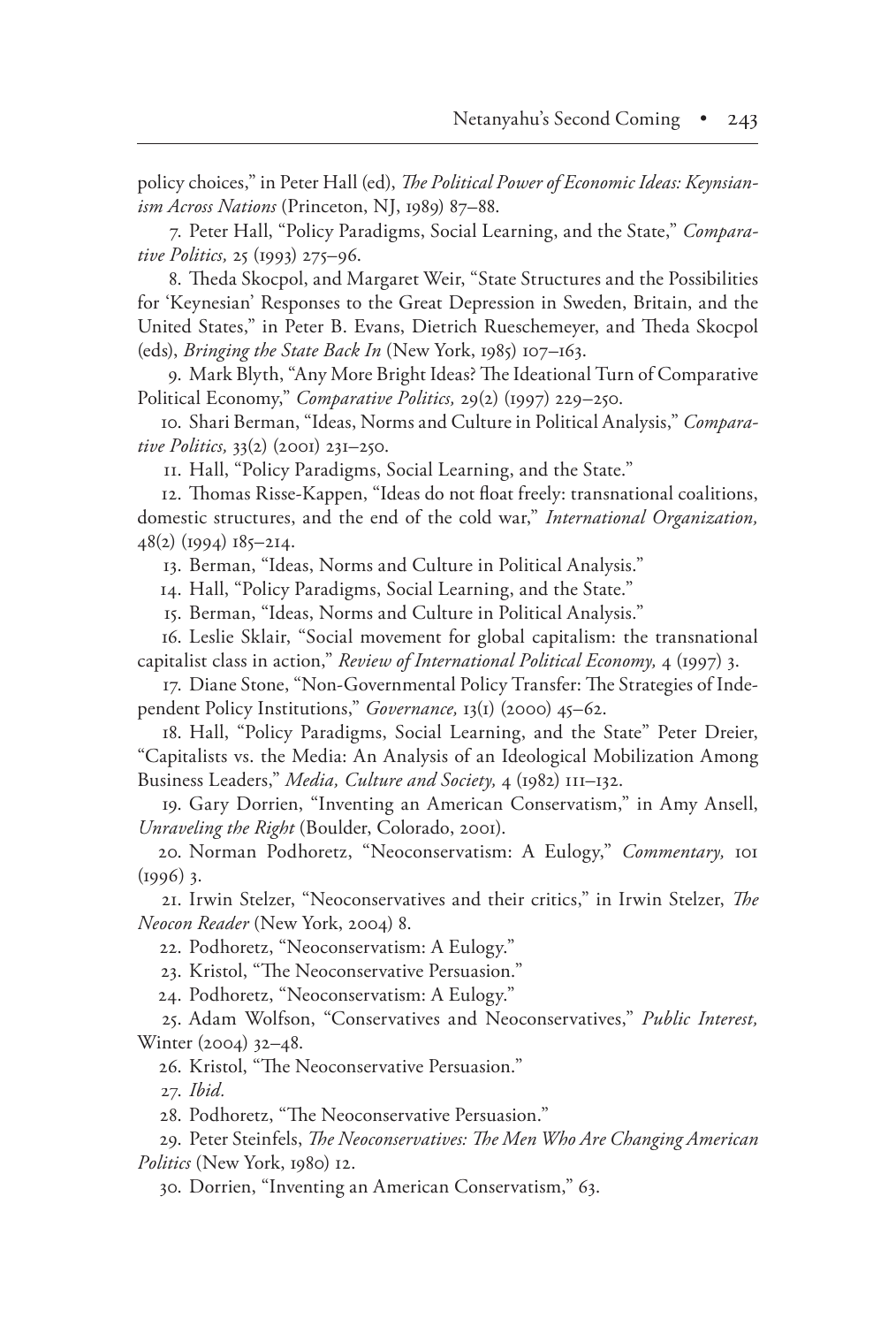31. Podhoretz, "Neoconservatism: A Eulogy."

32. Stelzer, "Neoconservatives and their Critics," 13.

33. Ivo Daalder, and James Lindsay, "Bush's Revolution," *Current History,* 102  $(2003)$  367–376.

34. Irwin Stelzer, "Nailing the Neocon Myth," *Times online* October 3, 2004; Ivo Daalder and James Lindsay, "America Unbound: The Bush Revolution in Foreign Policy," *The Brookings Review*, 21(4) (2003) 2-6.

35. Michael Lind, "The Weird Men Behind George W Bush's War," *New Statesman,* 16(751) (2003) 10–13.

36. Joshua Muravchik, "The Neoconservative Cabal," *Commentary*, 116(2)  $(2003)$   $26 - 33$ .

37. Zachary Selden, "Neoconservatives and the American Mainstream," *Policy Review,* 124 (2004) 29–39.

38. Stelzer, *Neoconservatism,* 13.

39. Wolfson, "Conservatives and Neoconservatives."

40. Podhoretz, "Neoconservatism: A Eulogy."

41. Jonathan Rynhold, "In Search of Israeli Conservatism," *Journal of Political Ideologies,* 7(2) (2002) 199–220.

42. Michael Shalev and Gal Levy, "The Winners and Losers of 2003, Ideology, Social Structure and Political Change," in Asher Arian and Michal Shamir, *The Elections in Israel 2003* ( Jerusalem, 2004).

43. Michal Shamir and Asher Arian, "Collective Identity and Electoral Competition in Israel," *American Political Science Review,* 93(2) (1999) 265–277.

44. Mark Tessler, "The Political Right in Israel: Its Origins, Growth and Prospects," *Journal of Palestine Studies,* 15(2) (1986) 12–55.

45. Arye Naor, "Jabotinsky's Constitutional Outline for a Jewish state in the Land of Israel," *Iyunim Btkumat Yisrael,* 14 (2004) 51–92 [Hebrew].

46. Naomi Carmon, *Neighborhood Rehabilitation in Israel—Evaluation of Outcomes* (Haifa, 1989) [Hebrew].

47. Michael Shalev, "Liberalization and the Transformation of the Political Economy," in Yoav Peled and Gershon Shafir (eds), *The New Israel* (Boulder, CO, 2000) 129–159.

48. Chaim Nagid, "The Americanization of Israeli Culture," Skira Hodshit, 8–9 (1993) 20–39 [Hebrew].

49. Maoz Azaryahu, "McIsrael? On the 'Americanization of Israel'," *Israel Studies*, 5(1) (2000) 41–65; Uri Ram, "The promised land of business opportunities: Liberal post-Zionism in the global age," in: Gershon Shafir and Yoav Peled and (eds), *The New Israel: Peacemaking and Liberalization* (New York, 2000).

50. Ram, "The Promised Land of Business Opportunities."

51. Guy Rolnik, editorial, *Haaretz*, October 6, 1993.

52. Guy Ben-Porat, "Same Old Middle East? The New Middle East and the *Double* Movement," *International Relations*, 19(1) (2005) 39–62.

53. Sever Plotzker, Editorial *Yedioth Aharonot* November 7, 1995.